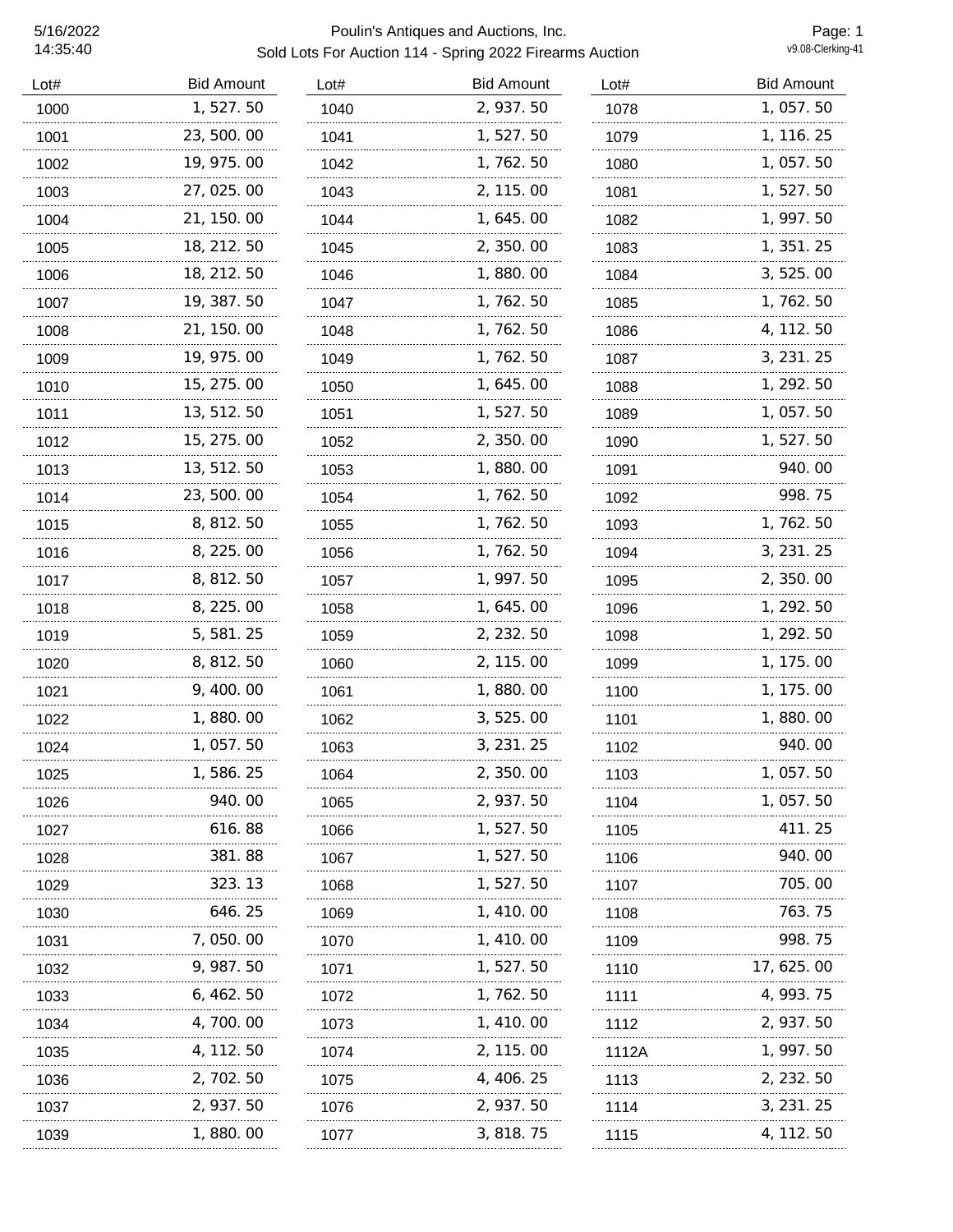### 5/16/2022 Poulin's Antiques and Auctions, Inc. Sold Lots For Auction 114 - Spring 2022 Firearms Auction

Page: 2<br>v9.08-Clerking-41

| Lot#  | <b>Bid Amount</b> | Lot#  | <b>Bid Amount</b> | Lot# | <b>Bid Amount</b> |
|-------|-------------------|-------|-------------------|------|-------------------|
| 1116  | 16, 450.00        | 1154  | 822.50            | 1192 | 17, 625.00        |
| 1117  | 17, 037.50        | 1155  | 822.50            | 1193 | 2, 350.00         |
| 1118  | 5, 287.50         | 1156  | 1,057.50          | 1194 | 998.75            |
| 1119  | 2, 115.00         | 1157  | 1,880.00          | 1195 | 705.00            |
| 1120  | 3, 995.00         | 1158  | 1,527.50          | 1196 | 1,880.00          |
| 1121  | 1, 645.00         | 1159  | 1, 997.50         | 1197 | 1, 527. 50        |
| 1122  | 1, 527. 50        | 1160  | 881.25            | 1198 | 940.00            |
| 1123  | 6, 756. 25        | 1161  | 793.13            | 1199 | 3, 818. 75        |
| 1124  | 3, 818.75         | 1161A | 2, 643. 75        | 1200 | 3, 407.50         |
| 1125  | 2, 467.50         | 1162  | 2,820.00          | 1201 | 3, 525.00         |
| 1127  | 1, 762. 50        | 1163  | 1, 762. 50        | 1202 | 3, 818. 75        |
| 1128  | 1, 586. 25        | 1164  | 1, 762. 50        | 1203 | 1, 645. 00        |
| 1129  | 3, 525.00         | 1165  | 1, 762. 50        | 1204 | 1, 410.00         |
| 1130  | 1,880.00          | 1166  | 763.75            | 1205 | 1, 292. 50        |
| 1131  | 2, 115.00         | 1167  | 1, 527.50         | 1206 | 1, 527. 50        |
| 1132  | 1, 762. 50        | 1168  | 1, 175.00         | 1207 | 998.75            |
| 1133  | 1, 997.50         | 1169  | 8, 225.00         | 1208 | 998.75            |
| 1134  | 1, 292. 50        | 1170  | 2, 232. 50        | 1209 | 2, 350.00         |
| 1135  | 763.75            | 1171  | 1, 116. 25        | 1210 | 1, 175.00         |
| 1136  | 7,637.50          | 1172  | 1, 233. 75        | 1211 | 2, 937.50         |
| 1137  | 1, 997.50         | 1173  | 1, 116. 25        | 1212 | 1, 645.00         |
| 1138  | 3,055.00          | 1174  | 17, 625.00        | 1213 | 1, 997. 50        |
| 1139  | 1,880.00          | 1175  | 7,050.00          | 1214 | 1, 175.00         |
| 1140  | 646.25            | 1176  | 5, 581.25         | 1215 | 1, 410.00         |
| 1140A | 175.00            | 1177  | 3, 231. 25        | 1216 | 1, 292.50         |
| 1141  | 5, 875.00         | 1178  | 4, 112. 50        | 1217 | 1,880.00          |
| 1142  | 3, 995.00         | 1179  | 4, 993. 75        | 1218 | 1, 762. 50        |
| 1143  | 3, 760. 00        | 1180  | 7, 637. 50        | 1219 | 1, 527. 50        |
| 1144  | 3, 995.00         | 1182  | 8, 812. 50        | 1220 | 646.25            |
| 1145  | 4, 406. 25        | 1183  | 3, 760. 00        | 1221 | 1, 645. 00        |
| 1146  | 5, 287.50         | 1184  | 1,586.25          | 1222 | 1, 880. 00        |
| 1147  | 3, 818. 75        | 1185  | 1, 938. 75        | 1223 | 1, 175. 00        |
| 1148  | 822.50            | 1186  | 2, 820.00         | 1224 | 1, 527. 50        |
| 1149  | 3, 172. 50        | 1187  | 3, 055. 00        | 1225 | 1, 997. 50        |
| 1150  | 822.50            | 1188  | 3, 290.00         | 1226 | 1, 762. 50        |
| 1151  | 2, 115, 00        | 1189  | 3, 055. 00        | 1227 | 2, 350. 00        |
| 1152  | 822.50            | 1190  | 3, 290.00         | 1228 | 1, 997. 50        |
| 1153  | 470.00            | 1191  | 4, 406. 25        | 1229 | 2, 350, 00        |
|       |                   |       |                   |      |                   |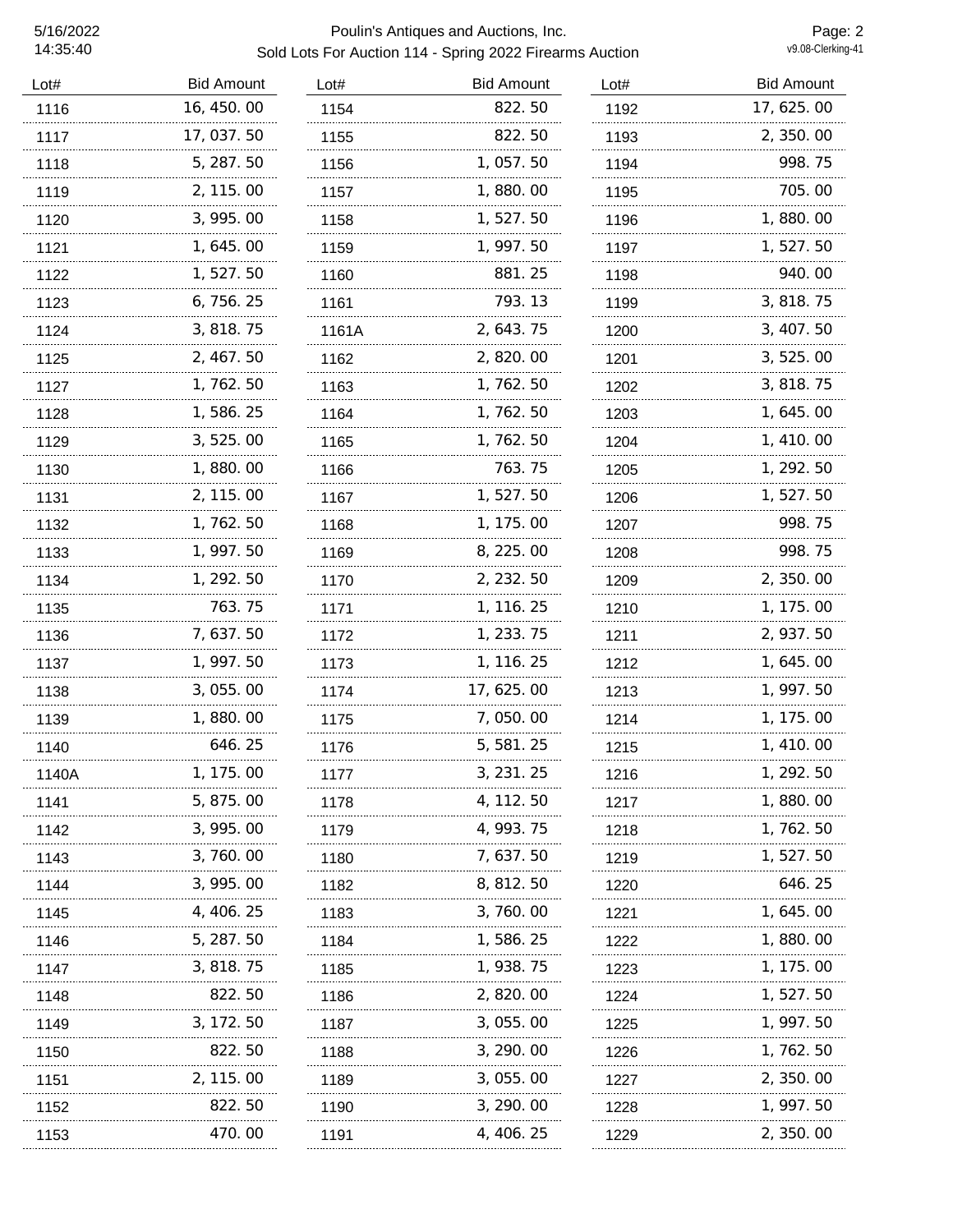| Lot# | <b>Bid Amount</b> | Lot# | <b>Bid Amount</b> | Lot# | <b>Bid Amount</b> |
|------|-------------------|------|-------------------|------|-------------------|
| 1230 | 1,762.50          | 1274 | 7,050.00          | 1317 | 1, 233. 75        |
| 1231 | 2, 937.50         | 1275 | 5, 287.50         | 1318 | 1, 057.50         |
| 1232 | 2, 643. 75        | 1276 | 3, 525.00         | 1319 | 1, 410.00         |
| 1233 | 3, 818.75         | 1278 | 3, 525.00         | 1320 | 1, 351. 25        |
| 1234 | 2, 232. 50        | 1280 | 3, 818. 75        | 1321 | 1, 057.50         |
| 1235 | 998.75            | 1281 | 3, 231. 25        | 1322 | 1, 292. 50        |
| 1236 | 940.00            | 1282 | 1, 762. 50        | 1323 | 1, 410.00         |
| 1237 | 1, 116. 25        | 1283 | 1,880.00          | 1328 | 21, 737. 50       |
| 1238 | 1,880.00          | 1286 | 5, 287. 50        | 1329 | 5, 287. 50        |
| 1239 | 2, 232.50         | 1287 | 1, 762. 50        | 1330 | 3, 231. 25        |
| 1240 | 1, 057.50         | 1288 | 2, 350.00         | 1331 | 3, 818.75         |
| 1241 | 1, 762. 50        | 1289 | 2, 820.00         | 1332 | 4, 406. 25        |
| 1242 | 1, 762. 50        | 1290 | 2, 232.50         | 1333 | 3, 231. 25        |
| 1243 | 822.50            | 1291 | 2, 467. 50        | 1334 | 1, 175.00         |
| 1244 | 1, 057.50         | 1293 | 1,880.00          | 1335 | 1, 233. 75        |
| 1245 | 1, 292. 50        | 1294 | 1, 292. 50        | 1336 | 1, 292. 50        |
| 1246 | 1, 116. 25        | 1295 | 881.25            | 1337 | 1, 410.00         |
| 1247 | 7, 637. 50        | 1296 | 4, 406. 25        | 1338 | 998.75            |
| 1248 | 705.00            | 1297 | 2, 350.00         | 1339 | 7, 637.50         |
| 1249 | 822.50            | 1298 | 2, 350.00         | 1340 | 4, 993. 75        |
| 1250 | 1, 292. 50        | 1299 | 2, 232.50         | 1341 | 2, 702. 50        |
| 1251 | 17,037.50         | 1300 | 2,350.00          | 1342 | 1, 645. 00        |
| 1252 | 8, 812. 50        | 1301 | 2, 820.00         | 1343 | 3, 525.00         |
| 1253 | 5, 875.00         | 1302 | 2, 115.00         | 1344 | 1,057.50          |
| 1254 | 8, 812. 50        | 1303 | 1, 645. 00        | 1345 | 1, 175. 00        |
| 1255 | 2, 643. 75        | 1304 | 1, 703. 75        | 1346 | 2, 115.00         |
| 1256 | 4, 112. 50        | 1305 | 1, 292. 50        | 1347 | 2, 232. 50        |
| 1257 | 3, 818. 75        | 1306 | 881.25            | 1348 | 1, 468. 75        |
| 1258 | 2, 937. 50        | 1307 | 4, 406. 25        | 1349 | 1, 292. 50        |
| 1259 | 3, 818. 75        | 1308 | 3, 525.00         | 1350 | 1, 997. 50        |
| 1260 | 3, 818.75         | 1309 | 3, 231. 25        | 1351 | 1, 233. 75        |
| 1261 | 4, 700. 00        | 1310 | 2, 350.00         | 1352 | 1, 292. 50        |
| 1262 | 2,585.00          | 1311 | 2, 937.50         | 1353 | 1, 233. 75        |
| 1263 | 1, 527. 50        | 1312 | 1,880.00          | 1354 | 881.25            |
| 1264 | 8, 225.00         | 1313 | 1, 292. 50        | 1355 | 1, 116. 25        |
| 1265 | 21, 150. 00       | 1314 | 1, 175. 00        | 1356 | 1, 527. 50        |
| 1266 | 16, 450. 00       | 1315 | 1, 645. 00        | 1357 | 2, 820, 00        |
| 1273 | 5, 287. 50        | 1316 | 1,586.25          | 1358 | 3, 290.00         |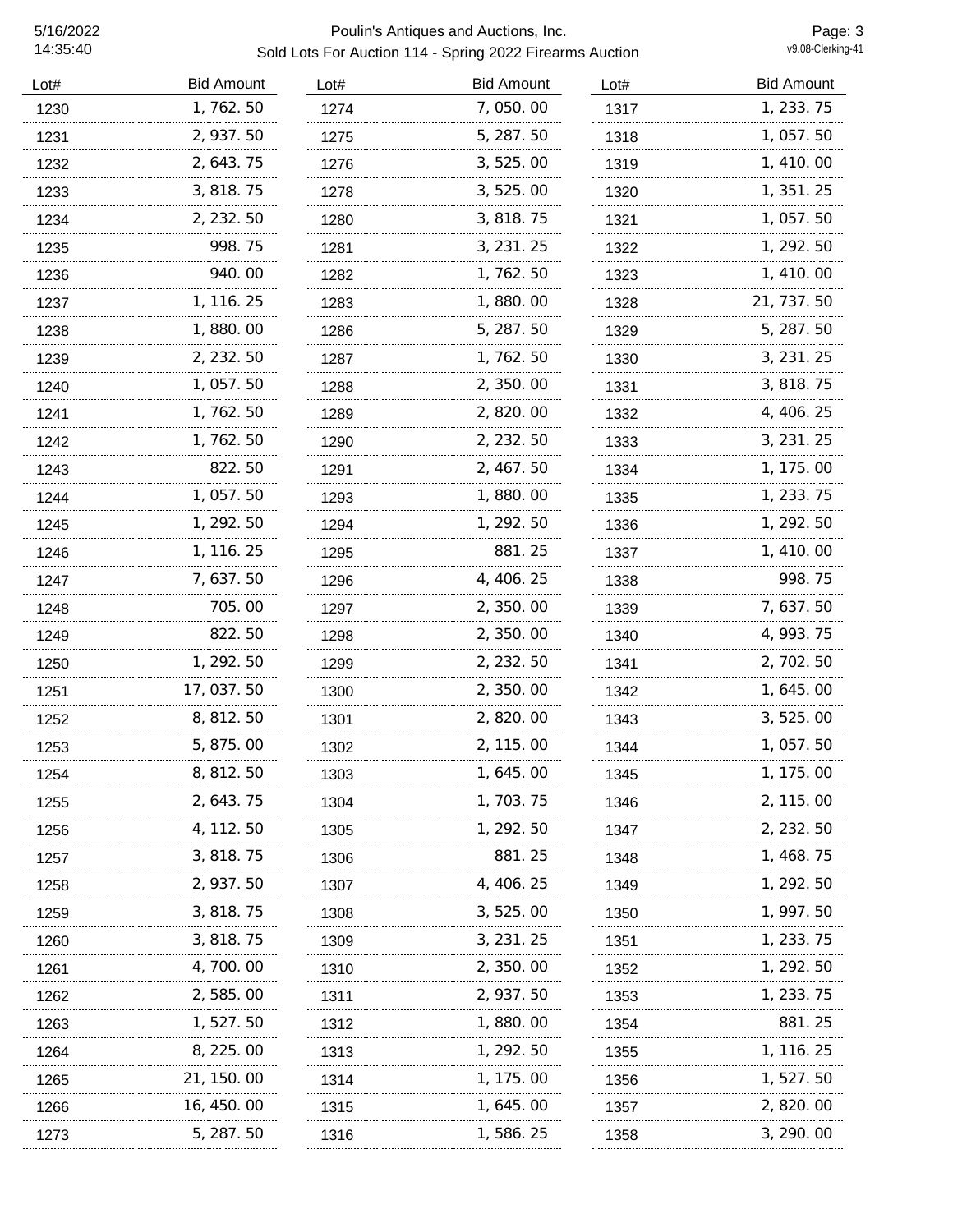| 2,585.00<br>1, 175.00<br>2, 232.50<br>2, 115.00<br>1,645.00<br>1, 410.00 |
|--------------------------------------------------------------------------|
|                                                                          |
|                                                                          |
|                                                                          |
|                                                                          |
|                                                                          |
|                                                                          |
| 1, 292. 50                                                               |
| 940.00                                                                   |
| 1,057.50                                                                 |
| 470.00                                                                   |
| 1,880.00                                                                 |
| 1,880.00                                                                 |
| 3, 231. 25                                                               |
| 1, 292.50                                                                |
| 940.00                                                                   |
| 646.25                                                                   |
| 763.75                                                                   |
| 646.25                                                                   |
| 705.00                                                                   |
| 822.50                                                                   |
| 705.00                                                                   |
| 822.50                                                                   |
| 763.75                                                                   |
| 1, 175.00                                                                |
| 1, 292, 50                                                               |
| 2, 643. 75                                                               |
| 1, 057. 50                                                               |
| 881.25                                                                   |
| 940.00                                                                   |
| 763.75                                                                   |
| 3, 231. 25                                                               |
| 2, 820.00                                                                |
| 2, 232. 50                                                               |
| 1, 645. 00                                                               |
| 1, 116. 25                                                               |
| 1, 527. 50                                                               |
| 3, 055. 00                                                               |
|                                                                          |
|                                                                          |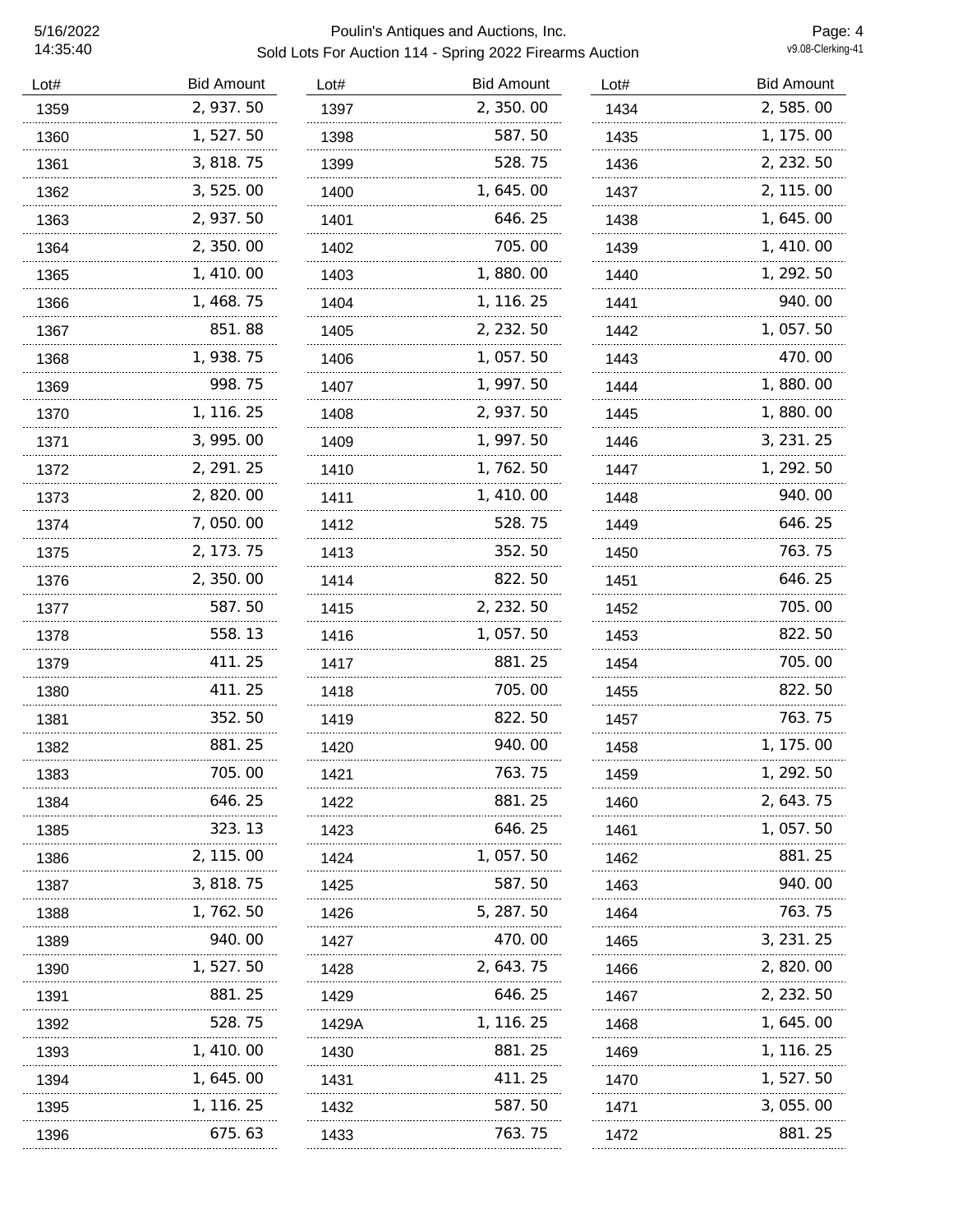### 5/16/2022 Poulin's Antiques and Auctions, Inc. Sold Lots For Auction 114 - Spring 2022 Firearms Auction

Page: 5<br>v9.08-Clerking-41

|             | 1550  | 1, 645.00  |
|-------------|-------|------------|
| 1,057.50    | 1551  | 763.75     |
| 14, 100. 00 | 1551A | 998.75     |
| 4, 993. 75  | 1552  | 1, 292.50  |
| 4,700.00    | 1553  | 1, 292.50  |
| 4, 112. 50  | 1554  | 1, 175.00  |
| 2, 350.00   | 1555  | 1, 233. 75 |
| 5, 875.00   | 1556  | 1, 292.50  |
| 4, 993. 75  | 1557  | 1, 997. 50 |
| 4,700.00    | 1558  | 1, 292.50  |
| 4, 112. 50  | 1559  | 1, 410.00  |
| 2, 350.00   | 1560  | 2, 937.50  |
| 4, 523. 75  | 1561  | 587.50     |
| 4,700.00    | 1562  | 1, 645. 00 |
| 1,645.00    | 1562A | 1,057.50   |
| 1, 527.50   | 1563  | 1, 527. 50 |
| 940.00      | 1563A | 940.00     |
| 2,350.00    | 1564  | 998.75     |
| 2, 643. 75  | 1565  | 2, 232.50  |
| 1, 527. 50  | 1566  | 940.00     |
| 1, 997.50   | 1567  | 822.50     |
| 1,880.00    | 1568  | 822.50     |
| 2, 350.00   | 1569  | 1,880.00   |
| 5, 581.25   | 1570  | 881.25     |
| 1, 116. 25  | 1571  | 1, 997.50  |
| 1, 645. 00  | 1572  | 1, 410.00  |
| 822.50      | 1573  | 528. 75    |
| 1,880.00    | 1574  | 1, 057.50  |
| 940.00      | 1575  | 528.75     |
| 1, 057.50   | 1575A | 264.38     |
| 1, 645, 00  | 1576  | 176. 25    |
| 1, 410.00   | 1576A | 381.88     |
| 1, 410.00   | 1577  | 6, 462. 50 |
| 2, 643. 75  | 1578  | 9, 987.50  |
| 1,880.00    | 1578A | 1, 645. 00 |
| 1, 645. 00  | 1579  | 2, 937.50  |
| 1, 997. 50  | 1580  | 1, 762. 50 |
| 3, 231. 25  | 1581  | 1, 057. 50 |
|             | 58.75 |            |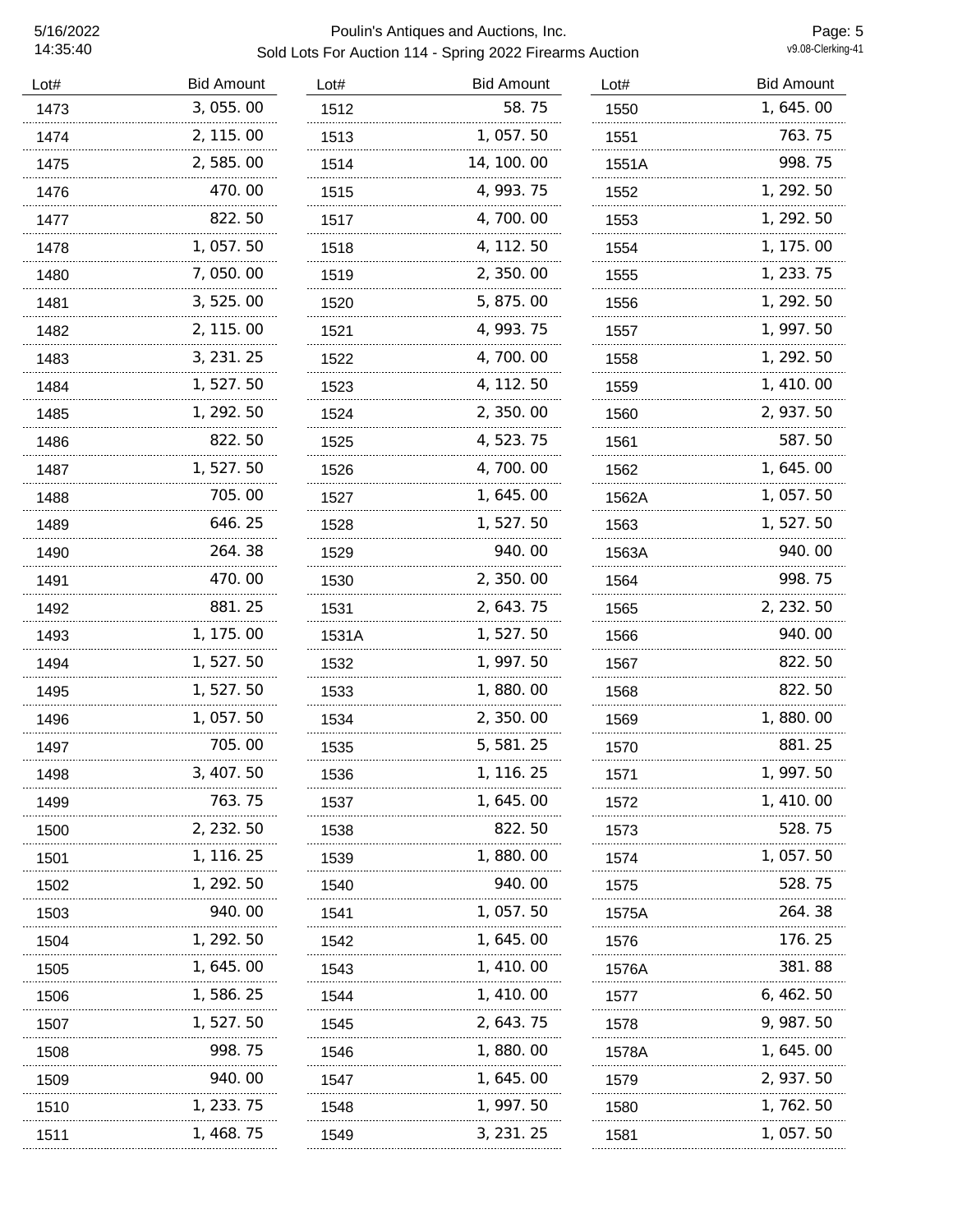| <b>Bid Amount</b> | Lot#  | <b>Bid Amount</b> | Lot# | <b>Bid Amount</b> |
|-------------------|-------|-------------------|------|-------------------|
| 1,410.00          | 1616  | 499.38            | 1654 | 1,880.00          |
| 1,880.00          | 1617  | 528.75            | 1655 | 5, 581. 25        |
| 587.50            | 1618  | 646.25            | 1656 | 5, 581.25         |
| 381.88            | 1619  | 205.63            | 1657 | 881.25            |
| 1, 116. 25        | 1620  | 27, 025.00        | 1658 | 2, 350.00         |
| 4, 406. 25        | 1621  | 21, 737. 50       | 1659 | 2, 643. 75        |
| 4, 112. 50        | 1622  | 18, 212. 50       | 1660 | 1, 997. 50        |
| 1, 997. 50        | 1622A | 17, 625. 00       | 1661 | 1,880.00          |
| 1, 527. 50        | 1623  | 15, 275.00        | 1662 | 1, 997. 50        |
| 1, 997. 50        | 1624  | 8, 812. 50        | 1663 | 881.25            |
| 705.00            | 1625  | 9, 987.50         | 1664 | 1, 292.50         |
| 705.00            | 1626  | 7,637.50          | 1665 | 2, 350.00         |
| 1, 175.00         | 1627  | 17, 625.00        | 1666 | 4, 112. 50        |
| 2, 232. 50        | 1628  | 9, 400.00         | 1667 | 763.75            |
| 881.25            | 1629  | 14, 100. 00       | 1668 | 6,462.50          |
| 1, 057.50         | 1630  | 10, 575.00        | 1669 | 1, 057.50         |
| 411.25            | 1631  | 5, 875.00         | 1670 | 646.25            |
| 235.00            | 1631A | 9, 987. 50        | 1671 | 940.00            |
| 940.00            | 1632  | 11, 162. 50       | 1673 | 2, 643. 75        |
| 2, 232. 50        | 1633  | 5, 875.00         | 1674 | 16, 450.00        |
| 646.25            | 1634  | 3, 290.00         | 1675 | 7,050.00          |
| 2, 350.00         | 1635  | 10, 575.00        | 1676 | 1,880.00          |
| 881.25            | 1636  | 8, 812. 50        | 1677 | 19, 975.00        |
| 705.00            | 1637  | 3, 525.00         | 1678 | 5, 581. 25        |
| 1,057.50          | 1638  | 8, 225.00         | 1679 | 3, 818. 75        |
| 1, 762. 50        | 1639  | 11, 750. 00       | 1680 | 5, 581. 25        |
| 1, 292. 50        | 1641  | 4, 700. 00        | 1681 | 5, 287. 50        |
| 1, 175. 00        | 1642  | 2, 585.00         | 1682 | 2, 115.00         |
| 881.25            | 1643  | 3,525.00          | 1683 | 3, 525.00         |
| 1, 880. 00        | 1644  | 9, 400.00         | 1684 | 2, 115.00         |
| 587.50            | 1645  | 12, 337. 50       | 1685 | 2, 115.00         |
| 763.75            | 1647  | 1, 762. 50        | 1686 | 2, 350. 00        |
| 763.75            | 1648  | 1, 645. 00        | 1687 | 5, 581. 25        |
| 499.38            | 1649  | 7, 050. 00        | 1688 | 2, 350, 00        |
| 646. 25           | 1650  | 1, 527. 50        | 1690 | 2, 937. 50        |
| 1, 233. 75        | 1651  | 1, 175. 00        | 1691 | 1,880.00          |
| 352.50            | 1652  | 1, 762. 50        | 1693 | 2, 350. 00        |
| 763.75            | 1653  | 3, 231. 25        | 1694 | 3, 525, 00        |
|                   |       |                   |      |                   |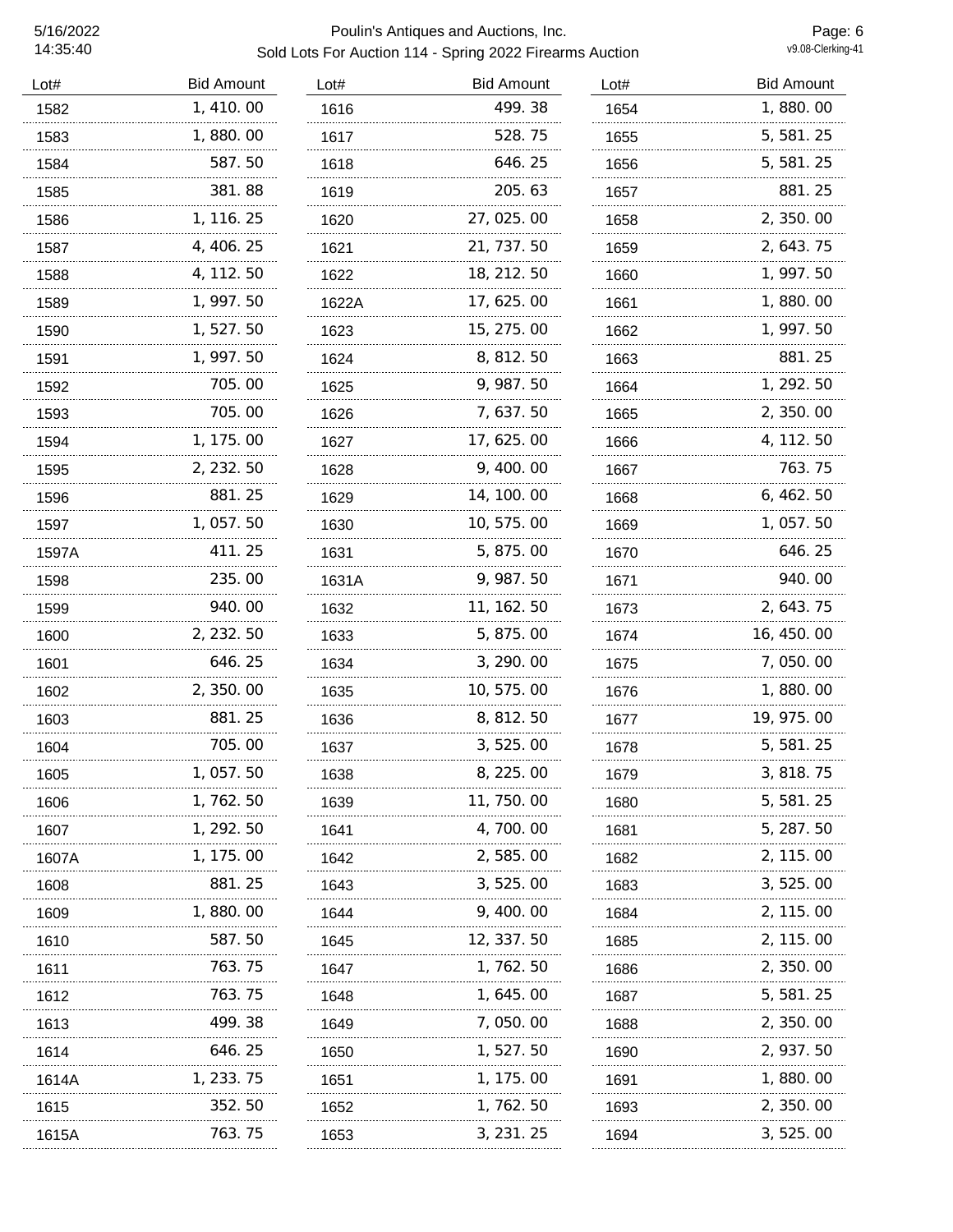| Lot# | <b>Bid Amount</b> | Lot#  | <b>Bid Amount</b> | Lot#      | <b>Bid Amount</b> |
|------|-------------------|-------|-------------------|-----------|-------------------|
| 1695 | 1,410.00          | 1732A | 293.75            | 1769      | 1, 997.50         |
| 1696 | 1,880.00          | 1732B | 381.88            | 1770      | 705.00            |
| 1697 | 1,057.50          | 1733  | 411.25            | 1771<br>. | 1, 175.00         |
| 1698 | 2, 937.50         | 1734  | 3, 407.50         | 1772      | 940.00            |
| 1699 | 3, 231. 25        | 1735  | 2,820.00          | 1773      | 2, 643. 75        |
| 1700 | 7,050.00          | 1736  | 1, 997.50         | 1774      | 3, 231. 25        |
| 1701 | 4, 993. 75        | 1737  | 2, 467.50         | 1775<br>. | 117.50            |
| 1702 | 2, 937.50         | 1738  | 2, 115.00         | 1775A     | 117.50            |
| 1703 | 2, 115.00         | 1739  | 1,586.25          | 1776      | 352.50            |
| 1704 | 2, 643. 75        | 1740  | 822.50            | 1777      | 587.50            |
| 1705 | 2,350.00          | 1741  | 1,527.50          | 1778      | 2, 643. 75        |
| 1706 | 3, 231. 25        | 1742  | 1,880.00          | 1779      | 822.50            |
| 1707 | 1, 645. 00        | 1743  | 2, 115.00         | 1780      | 499.38            |
| 1708 | 2, 467. 50        | 1744  | 1, 645. 00        | 1782      | 528.75            |
| 1709 | 998.75            | 1745  | 1,762.50          | 1783      | 470.00            |
| 1710 | 1,645.00          | 1746  | 998.75            | 1784      | 528.75            |
| 1711 | 1, 410.00         | 1747  | 1, 997.50         | 1785      | 235.00            |
| 1712 | 940.00            | 1748  | 2,350.00          | 1787      | 470.00            |
| 1713 | 1,527.50          | 1749  | 3, 231. 25        | 1788      | 470.00            |
| 1714 | 705.00            | 1750  | 2, 115.00         | 1789      | 470.00            |
| 1715 | 587.50            | 1751  | 1, 116. 25        | 1790      | 528.75            |
| 1716 | 646.25            | 1752  | 381.88            | 1791      | 763.75            |
| 1717 | 411.25            | 1753  | 940.00            | 1792      | 411.25            |
| 1718 | 528.75<br>.       | 1754  | 940.00            | 1793      | 11, 162. 50       |
| 1719 | 235.00            | 1755  | 1,057.50          | 1795      | 822.50            |
| 1720 | 499.38            | 1756  | 470.00            | 1796      | 235.00            |
| 1721 | 528.75            | 1757  | 940.00            | 1798      | 763.75            |
| 1722 | 235.00            | 1758  | 558.13            | 1799      | 499.38            |
| 1723 | 1, 645. 00        | 1759  | 763.75            | 1800      | 822.50            |
| 1724 | 2, 232. 50        | 1760  | 411.25            | 1803      | 352.50            |
| 1725 | 1, 057.50         | 1761  | 381.88            | 1804      | 470.00            |
| 1726 | 2, 232. 50        | 1762  | 1, 175.00         | 1805      | 411. 25           |
| 1727 | 1, 410, 00        | 1763  | 646. 25           | 1806      | 352.50            |
| 1728 | 881.25            | 1764  | 352.50            | 1807      | 705.00            |
| 1729 | 1, 292. 50        | 1765  | 881.25            | 1808      | 1,880.00          |
| 1730 | 176.25            | 1766  | 264.38            | 1809      | 352.50            |
| 1731 | 705.00            | 1767  | 235.00            | 1810      | 411. 25           |
| 1732 | 411. 25           | 1768  | 381.88            | 1811      | 176.25            |
|      |                   |       |                   |           |                   |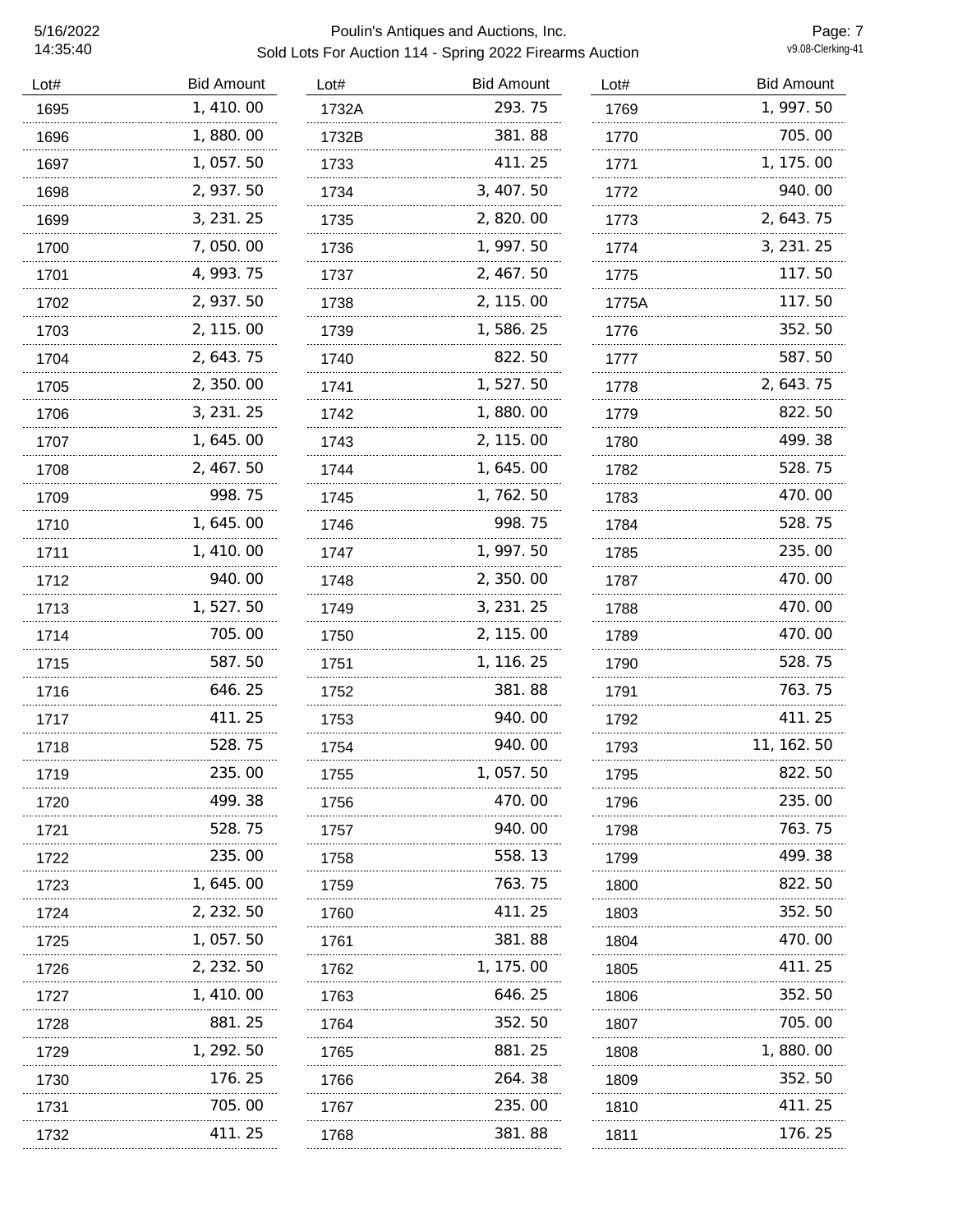| Lot# | <b>Bid Amount</b> | Lot# | <b>Bid Amount</b> | Lot# | <b>Bid Amount</b> |
|------|-------------------|------|-------------------|------|-------------------|
| 1813 | 117.50            | 2022 | 2, 937.50         | 2060 | 2, 115.00         |
| 1815 | 1, 292. 50        | 2023 | 1,586.25          | 2061 | 1, 292.50         |
| 1816 | 558.13            | 2024 | 1, 645. 00        | 2062 | 1, 175.00         |
| 1817 | 293.75            | 2025 | 1, 410.00         | 2063 | 998.75            |
| 1818 | 205.63            | 2026 | 2, 291. 25        | 2064 | 940.00            |
| 1819 | 88.13             | 2027 | 1,527.50          | 2065 | 1, 057.50         |
| 1820 | 940.00            | 2028 | 1, 645.00         | 2066 | 1, 527. 50        |
| 1821 | 470.00            | 2029 | 1, 645.00         | 2068 | 998.75            |
| 1822 | 705.00            | 2030 | 3, 525.00         | 2069 | 881.25            |
| 1823 | 881.25            | 2031 | 1, 527.50         | 2070 | 3, 231. 25        |
| 1824 | 3, 525.00         | 2032 | 1, 292.50         | 2071 | 10, 575.00        |
| 1826 | 998.75            | 2033 | 3, 231. 25        | 2072 | 2, 643. 75        |
| 1827 | 2, 643. 75        | 2034 | 9, 400.00         | 2073 | 2, 350.00         |
| 1828 | 352.50            | 2035 | 2, 115.00         | 2074 | 1, 292. 50        |
| 1830 | 528.75            | 2036 | 1, 997.50         | 2075 | 2, 643. 75        |
| 1832 | 763.75            | 2037 | 2, 643. 75        | 2076 | 1, 351. 25        |
| 1833 | 558.13            | 2038 | 1, 645.00         | 2077 | 940.00            |
| 1834 | 763.75            | 2039 | 2, 115.00         | 2078 | 587.50            |
| 1835 | 940.00            | 2040 | 1, 762. 50        | 2079 | 940.00            |
| 1836 | 323.13            | 2041 | 1, 292. 50        | 2080 | 4, 993. 75        |
| 2001 | 4,700.00          | 2042 | 1, 997.50         | 2081 | 1, 175.00         |
| 2002 | 3, 818.75         | 2043 | 1,645.00          | 2082 | 646.25            |
| 2003 | 10, 281. 25       | 2044 | 1, 292. 50        | 2083 | 705.00            |
| 2004 | 8, 812. 50        | 2045 | 1,645.00          | 2084 | 822.50            |
| 2005 | 5,875.00          | 2046 | 1, 997.50         | 2085 | 881.25            |
| 2006 | 4, 700. 00        | 2047 | 2, 937.50         | 2086 | 705.00            |
| 2007 | 4, 406. 25        | 2048 | 1, 292. 50        | 2087 | 763. 75           |
| 2008 | 23, 500. 00       | 2049 | 2, 643. 75        | 2088 | 2, 115.00         |
| 2010 | 12, 925. 00       | 2050 | 1, 997. 50        | 2089 | 881.25            |
| 2013 | 5, 992. 50        | 2051 | 2, 232. 50        | 2090 | 2, 937.50         |
| 2014 | 8, 812. 50        | 2052 | 1, 880. 00        | 2091 | 1, 880. 00        |
| 2015 | 3, 818. 75        | 2053 | 1, 410. 00        | 2092 | 3, 818. 75        |
| 2016 | 5, 287. 50        | 2054 | 1, 645. 00        | 2093 | 5, 581. 25        |
| 2017 | 4, 700. 00        | 2055 | 1, 057.50         | 2095 | 9, 987. 50        |
| 2018 | 3, 231. 25        | 2056 | 763.75            | 2096 | 7, 637. 50        |
| 2019 | 4, 993. 75        | 2057 | 1, 116. 25        | 2097 | 5, 875.00         |
| 2020 | 2, 937.50         | 2058 | 1, 410.00         | 2098 | 6, 462. 50        |
| 2021 | 2, 350. 00        | 2059 | 2, 232. 50        | 2099 | 4, 993. 75        |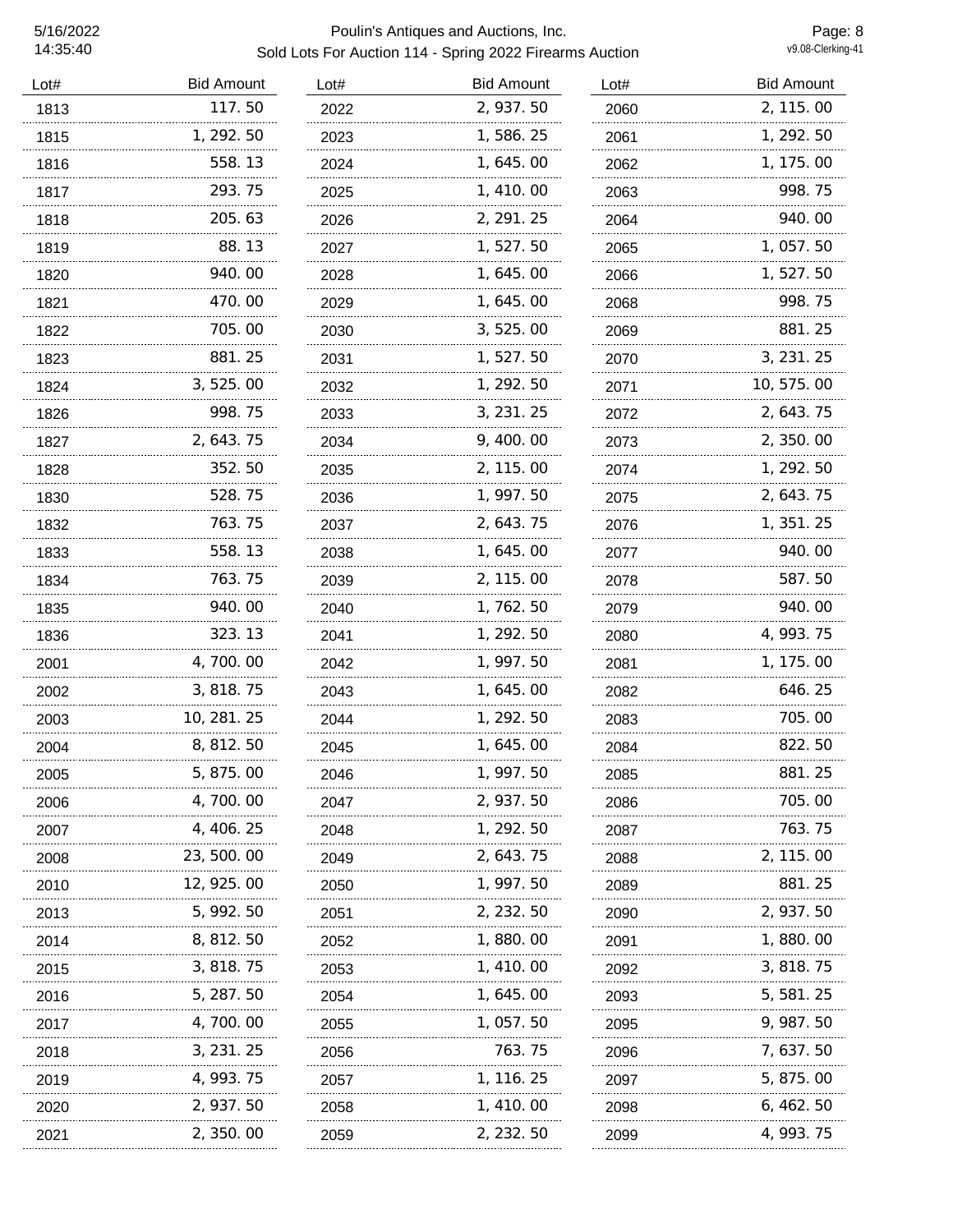| Lot# | <b>Bid Amount</b> | Lot# | <b>Bid Amount</b> | Lot# | <b>Bid Amount</b> |
|------|-------------------|------|-------------------|------|-------------------|
| 2100 | 5, 875.00         | 2144 | 16, 450.00        | 2198 | 2, 643. 75        |
| 2101 | 3, 231. 25        | 2145 | 4, 112. 50        | 2199 | 3, 525.00         |
| 2102 | 9,400.00          | 2146 | 21, 150.00        | 2201 | 3, 525.00         |
| 2103 | 11, 162. 50       | 2147 | 8, 518. 75        | 2202 | 1, 175.00         |
| 2104 | 5, 875.00         | 2148 | 3, 231. 25        | 2203 | 2, 702. 50        |
| 2105 | 9, 400. 00        | 2149 | 2, 350.00         | 2204 | 1,880.00          |
| 2106 | 5, 287. 50        | 2150 | 24, 675. 00       | 2205 | 1, 645. 00        |
| 2107 | 5, 875.00         | 2151 | 1, 645.00         | 2206 | 1, 997. 50        |
| 2108 | 4, 993. 75        | 2153 | 1, 645.00         | 2207 | 1, 175.00         |
| 2109 | 2, 643. 75        | 2154 | 2, 115.00         | 2208 | 1, 410. 00        |
| 2111 | 2, 643. 75        | 2156 | 4, 993. 75        | 2209 | 1, 410.00         |
| 2112 | 4, 700. 00        | 2158 | 8, 812. 50        | 2210 | 1, 527. 50        |
| 2113 | 7,050.00          | 2159 | 3, 995.00         | 2211 | 1, 351. 25        |
| 2114 | 4, 112. 50        | 2160 | 13, 218. 75       | 2212 | 1, 292. 50        |
| 2115 | 6, 462. 50        | 2161 | 2, 350.00         | 2213 | 2, 350.00         |
| 2116 | 5, 287. 50        | 2162 | 1, 703. 75        | 2214 | 1, 175.00         |
| 2117 | 2,350.00          | 2163 | 7, 343. 75        | 2215 | 1, 175.00         |
| 2118 | 4, 112. 50        | 2164 | 1, 703. 75        | 2216 | 13, 512. 50       |
| 2119 | 13, 512. 50       | 2166 | 6,462.50          | 2220 | 5, 405. 00        |
| 2120 | 2, 643. 75        | 2168 | 4, 993. 75        | 2223 | 3, 525.00         |
| 2121 | 4, 406. 25        | 2169 | 16, 450.00        | 2224 | 4, 112. 50        |
| 2122 | 2, 203. 13        | 2170 | 5, 875.00         | 2225 | 9, 987. 50        |
| 2124 | 2, 643. 75        | 2171 | 4, 112. 50        | 2226 | 2, 937.50         |
| 2126 | 3, 231. 25        | 2174 | 11, 162. 50       | 2227 | 2, 232. 50        |
| 2127 | 3, 231. 25        | 2175 | 9, 400.00         | 2228 | 10, 868. 75       |
| 2128 | 2, 350.00         | 2176 | 12, 337.50        | 2229 | 7, 637. 50        |
| 2129 | 1, 586. 25        | 2177 | 7, 637. 50        | 2230 | 10, 575.00        |
| 2130 | 1, 410.00         | 2179 | 5, 581. 25        | 2231 | 3, 525.00         |
| 2132 | 7, 637. 50        | 2185 | 4, 112. 50        | 2232 | 4, 993. 75        |
| 2133 | 2, 350.00         | 2187 | 4, 700. 00        | 2233 | 1, 997. 50        |
| 2134 | 2, 408. 75        | 2188 | 6, 462. 50        | 2234 | 1, 997. 50        |
| 2135 | 2, 056. 25        | 2190 | 1, 410.00         | 2235 | 1, 645. 00        |
| 2136 | 2,585.00          | 2191 | 2, 937.50         | 2236 | 1, 645. 00        |
| 2137 | 1, 057.50         | 2192 | 587.50            | 2237 | 998.75            |
| 2138 | 763.75            | 2193 | 2, 467. 50        | 2238 | 1, 351. 25        |
| 2140 | 8, 812. 50        | 2194 | 2, 467. 50        | 2239 | 822.50            |
| 2141 | 8, 225. 00        | 2195 | 1, 175.00         | 2240 | 19, 387. 50       |
| 2143 | 5, 581. 25        | 2197 | 2, 643. 75        | 2241 | 18, 212. 50       |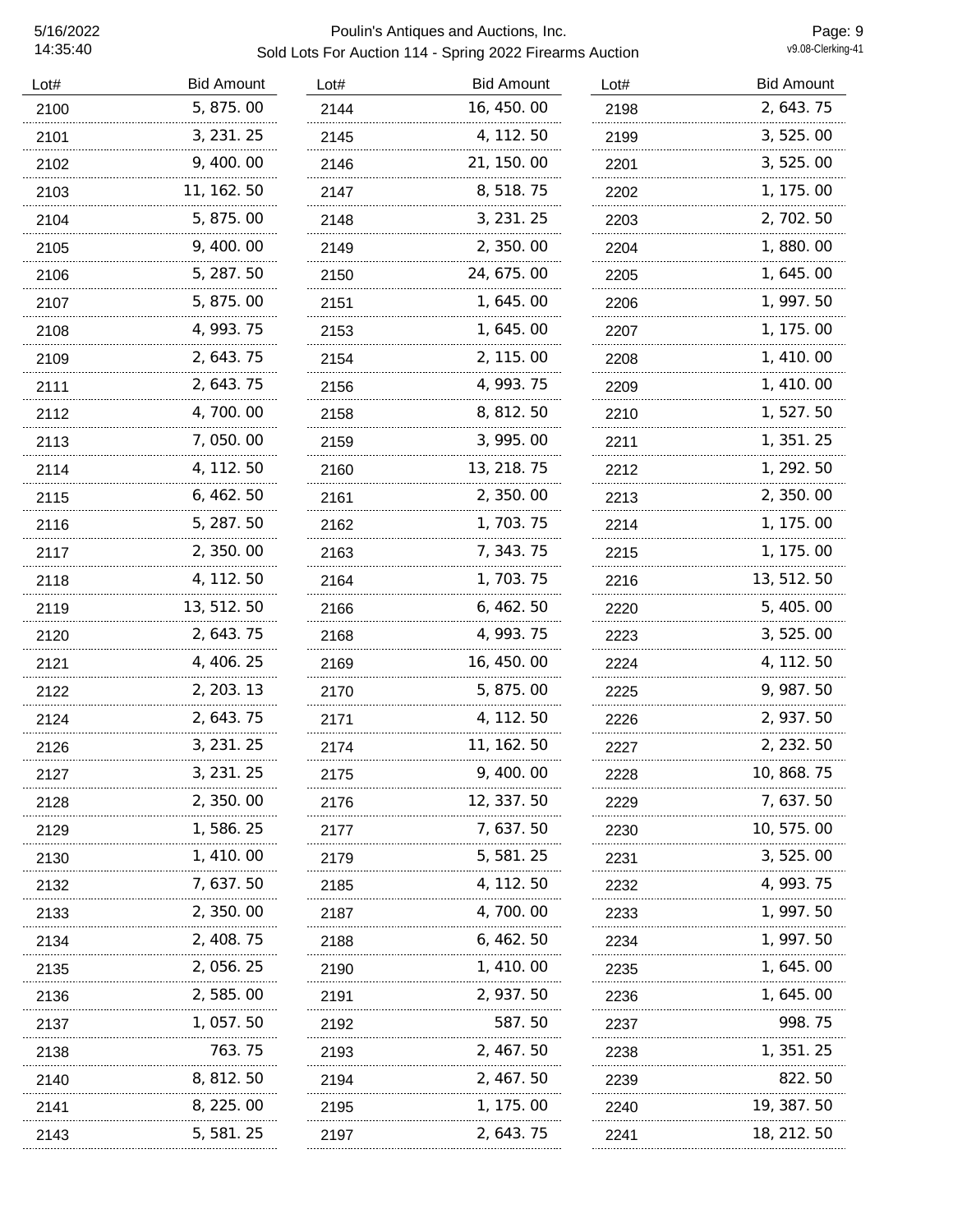| Lot# | <b>Bid Amount</b> | Lot#  | <b>Bid Amount</b> | Lot# | <b>Bid Amount</b> |
|------|-------------------|-------|-------------------|------|-------------------|
| 2242 | 5, 581.25         | 2285  | 3, 818.75         | 2326 | 2, 232.50         |
| 2243 | 2, 937.50         | 2286  | 1, 997.50         | 2327 | 2, 350.00         |
| 2244 | 3, 055. 00        | 2287  | 2, 350.00         | 2328 | 2, 702. 50        |
| 2245 | 2, 820.00         | 2288  | 7,050.00          | 2329 | 2, 937.50         |
| 2246 | 2, 232. 50        | 2290  | 4, 406. 25        | 2331 | 3, 818. 75        |
| 2247 | 1, 762. 50        | 2291  | 4, 112. 50        | 2332 | 1, 645. 00        |
| 2248 | 2, 702. 50        | 2292  | 1, 762. 50        | 2333 | 1, 175.00         |
| 2249 | 2, 467.50         | 2293  | 1, 292. 50        | 2334 | 1, 116. 25        |
| 2250 | 1, 997. 50        | 2294  | 587.50            | 2335 | 1, 057.50         |
| 2251 | 11, 162. 50       | 2295  | 940.00            | 2336 | 940.00            |
| 2252 | 9, 987. 50        | 2296  | 4,700.00          | 2337 | 1, 527. 50        |
| 2253 | 5, 287. 50        | 2297  | 2, 702. 50        | 2338 | 1, 410.00         |
| 2254 | 2, 350.00         | 2298  | 1, 997.50         | 2339 | 35, 250.00        |
| 2255 | 1, 410.00         | 2299  | 1, 527. 50        | 2340 | 19, 387. 50       |
| 2256 | 940.00            | 2299A | 470.00            | 2341 | 7,050.00          |
| 2257 | 2, 937.50         | 2300  | 1, 233. 75        | 2343 | 5, 287. 50        |
| 2258 | 2, 232. 50        | 2301  | 998.75            | 2344 | 5, 875.00         |
| 2259 | 1, 292. 50        | 2302  | 1,762.50          | 2345 | 4, 993. 75        |
| 2260 | 2, 702. 50        | 2303  | 3, 525.00         | 2346 | 2, 937.50         |
| 2261 | 1,880.00          | 2304  | 4, 406. 25        | 2347 | 3, 818. 75        |
| 2262 | 2, 350.00         | 2305  | 1, 175. 00        | 2348 | 2, 350, 00        |
| 2263 | 1, 410.00         | 2306  | 3, 172. 50        | 2349 | 2, 115.00         |
| 2264 | 1, 410. 00        | 2307  | 3, 818. 75        | 2350 | 1, 880. 00        |
| 2265 | 1, 057.50         | 2308  | 5, 287.50         | 2351 | 1, 527. 50        |
| 2266 | 646.25            | 2309  | 2,350.00          | 2352 | 940.00            |
| 2267 | 998.75            | 2310  | 11, 045. 00       | 2353 | 1, 410.00         |
| 2268 | 822.50            | 2311  | 4, 993. 75        | 2354 | 1, 410. 00        |
| 2269 | 763.75            | 2312  | 4, 406. 25        | 2355 | 1, 233. 75        |
| 2270 | 1, 645. 00        | 2313  | 2, 937. 50        | 2356 | 2, 173. 75        |
| 2271 | 1, 410, 00        | 2314  | 2, 350. 00        | 2357 | 940.00            |
| 2272 | 3, 525.00         | 2315  | 2, 643. 75        | 2358 | 1, 527. 50        |
| 2273 | 6, 462. 50        | 2316  | 2, 115.00         | 2359 | 3, 055. 00        |
| 2275 | 4, 406. 25        | 2317  | 2, 115.00         | 2360 | 705.00            |
| 2276 | 5, 287. 50        | 2318  | 1, 645. 00        | 2361 | 940.00            |
| 2277 | 1, 292. 50        | 2319  | 41, 125. 00       | 2362 | 1, 145. 63        |
| 2278 | 3, 818. 75        | 2322  | 8, 812. 50        | 2363 | 587.50            |
| 2282 | 1, 410. 00        | 2324  | 4, 406. 25        | 2364 | 705.00            |
| 2284 | 2, 115. 00        | 2325  | 5, 287. 50        | 2365 | 940.00            |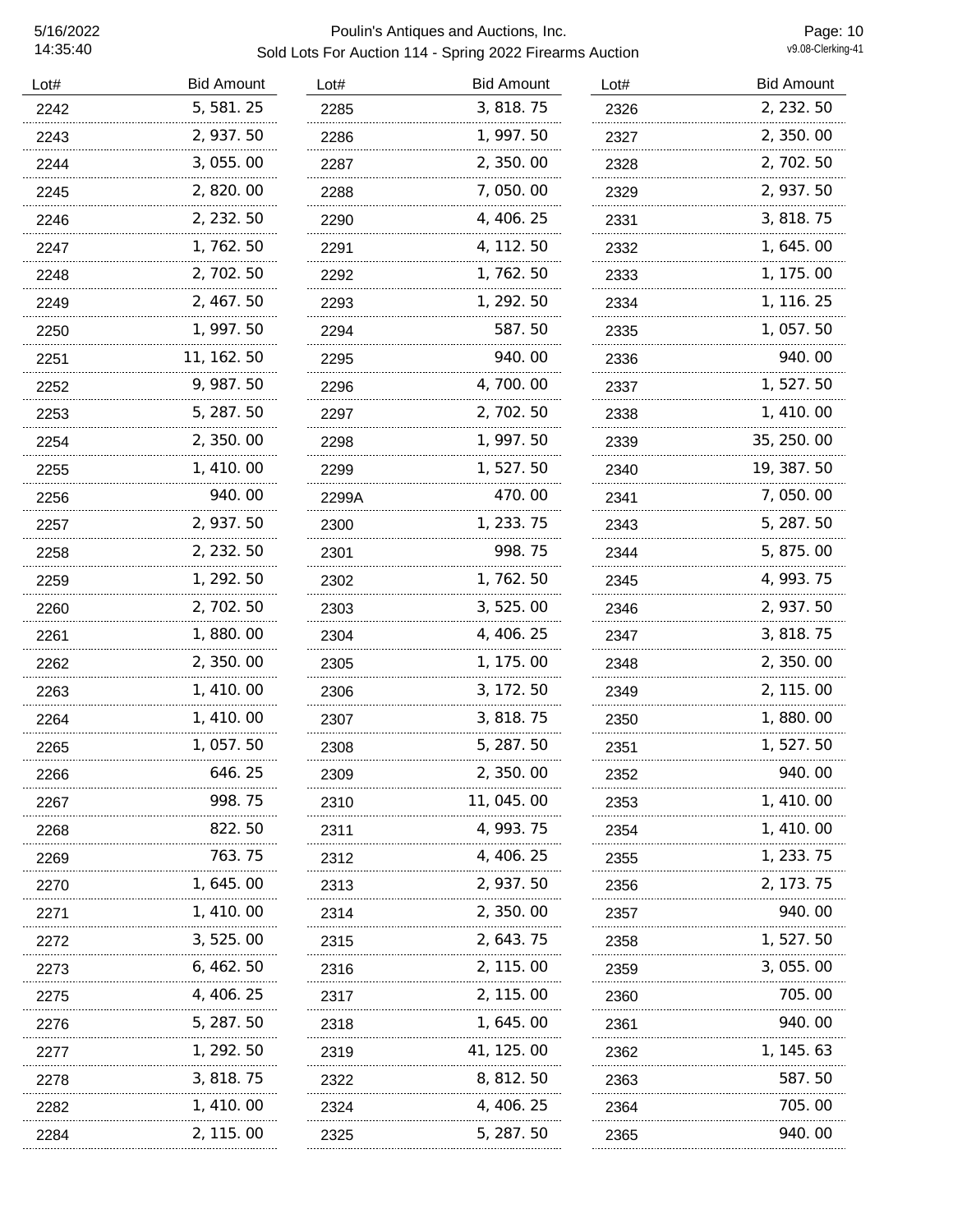| Lot#  | <b>Bid Amount</b> | Lot#  | <b>Bid Amount</b> | Lot# | <b>Bid Amount</b> |
|-------|-------------------|-------|-------------------|------|-------------------|
| 2366  | 12, 925.00        | 2401  | 499.38            | 2438 | 1,057.50          |
| 2367  | 11, 750.00        | 2402  | 352.50            | 2439 | 3, 290.00         |
| 2368  | 2, 643. 75        | 2403  | 587.50            | 2440 | 3, 172. 50        |
| 2369  | 3, 290.00         | 2404  | 558.13            | 2441 | 1, 645. 00        |
| 2370  | 2,702.50          | 2405  | 499.38            | 2442 | 2, 937.50         |
| 2371  | 4, 112. 50        | 2406  | 910.63            | 2443 | 1, 028. 13        |
| 2372  | 2, 350.00         | 2407  | 616.88            | 2444 | 1,880.00          |
| 2373  | 1,410.00          | 2408  | 646.25            | 2445 | 1,057.50          |
| 2374  | 1,527.50          | 2409  | 705.00            | 2446 | 1,057.50          |
| 2375  | 1,645.00          | 2410  | 381.88            | 2447 | 1,762.50          |
| 2376  | 3,525.00          | 2411  | 998.75            | 2448 | 763.75            |
| 2377  | 2, 115.00         | 2412  | 822.50            | 2449 | 1, 057.50         |
| 2378  | 1, 116. 25        | 2413  | 470.00            | 2452 | 1,057.50          |
| 2379  | 940. 00<br>.      | 2414  | 381.88            | 2454 | 1, 762. 50        |
| 2380  | 763.75            | 2414A | 293.75            | 2455 | 1, 116. 25        |
| 2380A | 1, 175.00         | 2415  | 1, 645. 00        | 2456 | 1, 175.00         |
| 2381  | 1, 997.50         | 2416  | 1, 410.00         | 2457 | 1, 762. 50        |
| 2382  | 998.75            | 2417  | 2,820.00          | 2458 | 1,880.00          |
| 2383  | 411.25            | 2418  | 1, 292.50         | 2459 | 1, 645.00         |
| 2384  | 587.50            | 2419  | 1, 175.00         | 2460 | 1, 410.00         |
| 2385  | 1, 057.50         | 2420  | 1, 292. 50        | 2461 | 1, 762. 50        |
| 2386  | 763.75            | 2421  | 2, 115.00         | 2462 | 1, 410.00         |
| 2387  | 470.00            | 2422  | 822.50            | 2463 | 1, 645. 00        |
| 2388  | 2, 115.00         | 2423  | 1,703.75          | 2464 | 6, 756. 25        |
| 2389  | 1, 410.00         | 2424  | 822.50            | 2465 | 1,527.50          |
| 2390  | 558.13            | 2425  | 3, 760.00         | 2466 | 2, 115, 00        |
| 2391  | 1, 292. 50        | 2426  | 1, 821. 25        | 2469 | 1, 175. 00        |
| 2392  | 1, 292. 50        | 2427  | 940.00            | 2470 | 1, 762. 50        |
| 2393  | 1, 468. 75        | 2428  | 940.00            | 2471 | 1, 645. 00        |
| 2394  | 1, 292. 50        | 2429  | 822.50            | 2472 | 1, 410.00         |
| 2395  | 411. 25           | 2430  | 851.88            | 2473 | 1, 527. 50        |
| 2395A | 293.75            | 2431  | 1, 057.50         | 2474 | 940.00            |
| 2396  | 940.00            | 2432  | 1, 057. 50        | 2475 | 587.50            |
| 2396A | 675.63            | 2433  | 2, 115.00         | 2476 | 1, 997. 50        |
| 2397  | 470.00            | 2434  | 4, 347. 50        | 2477 | 1, 410.00         |
| 2398  | 528.75            | 2435  | 2, 467. 50        | 2478 | 2, 115.00         |
| 2399  | 440.63            | 2436  | 4, 700. 00        | 2479 | 1, 527. 50        |
| 2400  | 763.75            | 2437  | 1, 233. 75        | 2480 | 1, 175. 00        |
|       |                   |       |                   |      |                   |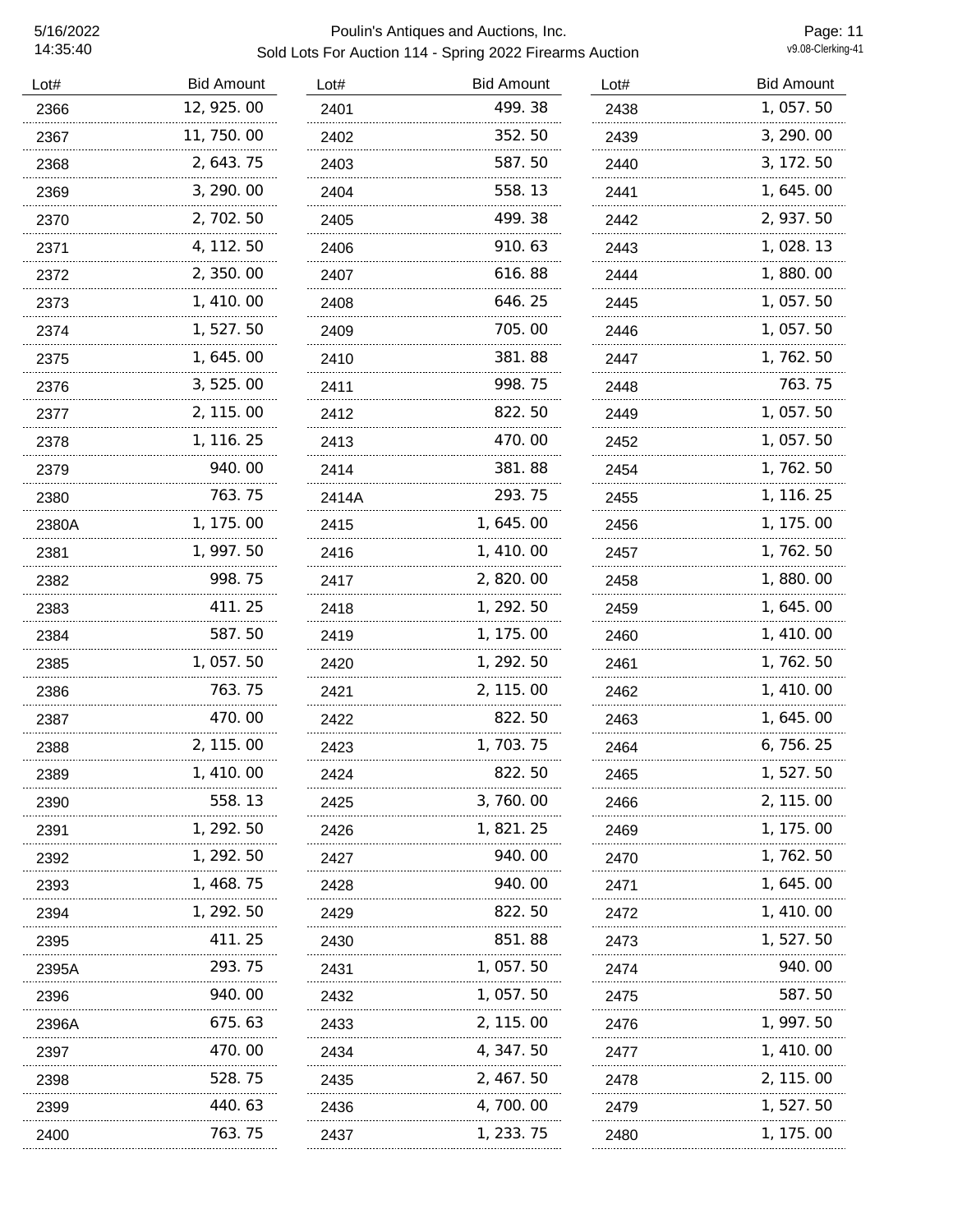| Lot# | <b>Bid Amount</b> | Lot# | <b>Bid Amount</b> | Lot# | <b>Bid Amount</b> |
|------|-------------------|------|-------------------|------|-------------------|
| 2481 | 1, 175.00         | 2520 | 1,527.50          | 2559 | 1,410.00          |
| 2482 | 1, 116. 25        | 2521 | 1, 292. 50        | 2560 | 2, 643. 75        |
| 2483 | 646.25            | 2522 | 1, 645.00         | 2561 | 822.50            |
| 2484 | 822.50            | 2523 | 1, 527. 50        | 2562 | 2, 173. 75        |
| 2485 | 1,880.00          | 2524 | 1, 645.00         | 2563 | 587.50            |
| 2486 | 1, 175.00         | 2525 | 1, 057.50         | 2564 | 1,527.50          |
| 2487 | 1, 997.50         | 2526 | 2, 115.00         | 2565 | 2, 937.50         |
| 2488 | 2,350.00          | 2527 | 1, 410.00         | 2566 | 4, 700. 00        |
| 2489 | 822.50            | 2528 | 940.00            | 2567 | 822.50            |
| 2490 | 1,762.50          | 2529 | 1,762.50          | 2568 | 2, 643. 75        |
| 2491 | 998. 75           | 2530 | 940.00            | 2569 | 14, 687. 50       |
| 2492 | 1, 292. 50        | 2531 | 1,410.00          | 2570 | 2, 350.00         |
| 2493 | 1, 527. 50        | 2532 | 2, 350.00         | 2571 | 1, 527. 50        |
| 2494 | 822.50            | 2533 | 1, 410.00         | 2572 | 1, 762. 50        |
| 2495 | 705.00            | 2534 | 1,645.00          | 2573 | 1, 175.00         |
| 2496 | 3, 525.00         | 2535 | 1, 175.00         | 2574 | 5, 581. 25        |
| 2498 | 1, 410.00         | 2536 | 1, 410.00         | 2575 | 4, 700. 00        |
| 2499 | 1, 527. 50        | 2537 | 3, 290.00         | 2576 | 3, 231. 25        |
| 2500 | 1, 057. 50        | 2538 | 3, 525.00         | 2577 | 1, 762. 50        |
| 2501 | 1,057.50          | 2539 | 1, 410.00         | 2578 | 646.25            |
| 2502 | 998.75            | 2540 | 705.00            | 2579 | 1, 116. 25        |
| 2503 | 1, 057.50         | 2541 | 763.75            | 2580 | 1, 175.00         |
| 2504 | 998.75            | 2542 | 1, 175.00         | 2581 | 1, 938. 75        |
| 2505 | 3,525.00          | 2543 | 763.75            | 2582 | 998.75            |
| 2506 | 705.00            | 2544 | 1,762.50          | 2583 | 1, 645. 00        |
| 2507 | 4, 993. 75        | 2545 | 1, 057. 50        | 2584 | 17, 037. 50       |
| 2508 | 1, 116. 25        | 2546 | 1,880.00          | 2585 | 1, 292. 50        |
| 2509 | 2, 115.00         | 2547 | 1,880.00          | 2586 | 646.25            |
| 2510 | 1, 292. 50        | 2548 | 1, 997.50         | 2587 | 1, 292. 50        |
| 2511 | 1,880.00          | 2549 | 1, 527. 50        | 2588 | 1, 880. 00        |
| 2512 | 1, 997. 50        | 2550 | 1, 645. 00        | 2589 | 6,462.50          |
| 2513 | 1, 762. 50        | 2551 | 1, 410. 00        | 2590 | 1, 997. 50        |
| 2514 | 1, 586. 25        | 2553 | 1, 997. 50        | 2591 | 1, 292. 50        |
| 2515 | 1,880.00          | 2554 | 1, 762. 50        | 2593 | 646. 25           |
| 2516 | 1, 645. 00        | 2555 | 4, 700. 00        | 2594 | 822.50            |
| 2517 | 1, 880. 00        | 2556 | 2, 937. 50        | 2595 | 3, 525.00         |
| 2518 | 1, 997. 50        | 2557 | 1, 997. 50        | 2596 | 1, 057. 50        |
| 2519 | 1, 292. 50        | 2558 | 1, 116. 25        | 2597 | 587.50            |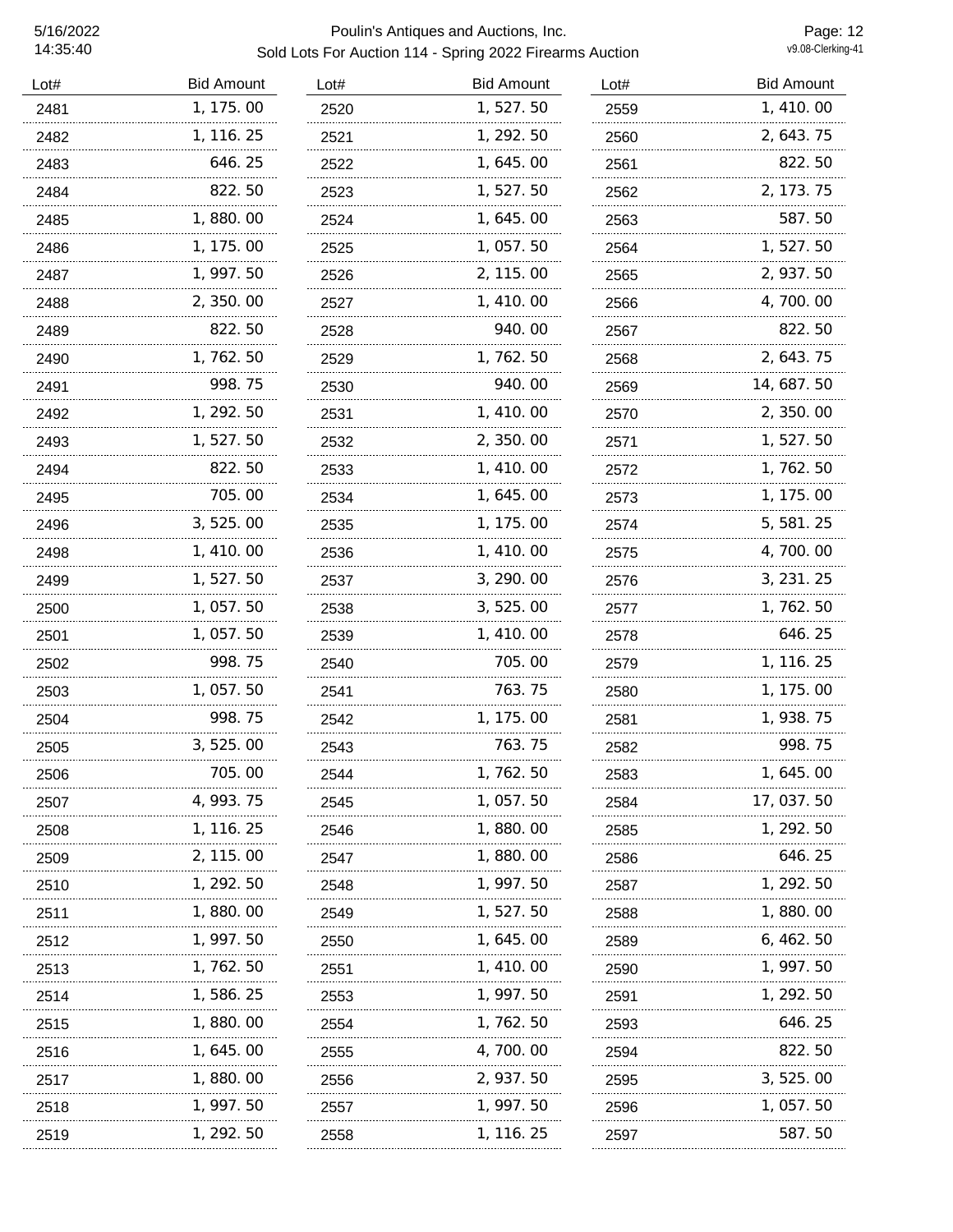### 5/16/2022 Poulin's Antiques and Auctions, Inc. Sold Lots For Auction 114 - Spring 2022 Firearms Auction

Page: 13<br>v9.08-Clerking-41

| Lot# | <b>Bid Amount</b> | Lot# | <b>Bid Amount</b> | Lot# | <b>Bid Amount</b> |
|------|-------------------|------|-------------------|------|-------------------|
| 2598 | 1, 175.00         | 2636 | 411.25            | 2675 | 4, 112. 50        |
| 2599 | 558.13            | 2637 | 881.25            | 2676 | 2, 702. 50        |
| 2600 | 1,762.50          | 2638 | 998.75            | 2677 | 1, 645. 00        |
| 2601 | 2,585.00          | 2639 | 1, 645.00         | 2678 | 1, 175.00         |
| 2602 | 499.38            | 2640 | 1, 468. 75        | 2679 | 1, 057.50         |
| 2603 | 528.75            | 2641 | 1, 410.00         | 2680 | 3, 818. 75        |
| 2604 | 1, 292. 50        | 2642 | 1,057.50          | 2681 | 1,880.00          |
| 2605 | 1, 057.50         | 2643 | 998.75            | 2682 | 2, 350.00         |
| 2606 | 940.00            | 2644 | 705.00            | 2683 | 2, 350.00         |
| 2607 | 6, 815.00         | 2645 | 411.25            | 2684 | 1, 057. 50        |
| 2608 | 2,585.00          | 2646 | 470.00            | 2685 | 1, 116. 25        |
| 2609 | 2, 232. 50        | 2647 | 1, 410.00         | 2686 | 1, 233. 75        |
| 2610 | 2,820.00          | 2648 | 1,057.50          | 2687 | 1,880.00          |
| 2611 | 2, 702. 50        | 2649 | 1,880.00          | 2688 | 1, 410.00         |
| 2612 | 822.50            | 2650 | 1, 175.00         | 2689 | 1, 351. 25        |
| 2613 | 1, 762. 50        | 2651 | 940.00            | 2690 | 998.75            |
| 2614 | 1, 410.00         | 2652 | 1, 175.00         | 2691 | 1, 116. 25        |
| 2615 | 1, 938. 75        | 2653 | 1, 292.50         | 2692 | 1, 175.00         |
| 2616 | 1, 527. 50        | 2654 | 675.63            | 2693 | 1, 351. 25        |
| 2617 | 1, 997. 50        | 2655 | 763.75            | 2694 | 616.88            |
| 2618 | 1,527.50          | 2656 | 2, 115.00         | 2695 | 3, 525.00         |
| 2619 | 1, 527. 50        | 2657 | 1,880.00          | 2696 | 352.50            |
| 2620 | 1, 410.00         | 2658 | 1, 057.50         | 2697 | 881.25            |
| 2621 | 1, 645.00         | 2659 | 1, 057.50         | 2698 | 8, 812. 50        |
| 2622 | 2,350.00          | 2660 | 1, 057. 50        | 2699 | 763.75            |
| 2623 | 1,880.00          | 2661 | 763.75            | 2700 | 763.75            |
| 2624 | 1, 292. 50        | 2662 | 705.00            | 2701 | 440. 63           |
| 2625 | 1, 292. 50        | 2663 | 822.50            | 2702 | 3, 231. 25        |
| 2626 | 1, 410. 00        | 2664 | 675.63            | 2703 | 1, 292. 50        |
| 2627 | 1, 410. 00        | 2665 | 1, 116. 25        | 2704 | 3, 055. 00        |
| 2628 | 1, 586. 25        | 2666 | 705.00            | 2705 | 1, 057.50         |
| 2629 | 1, 233. 75        | 2667 | 352.50            | 2706 | 1, 175.00         |
| 2630 | 1, 292. 50        | 2668 | 940.00            | 2707 | 1, 527. 50        |
| 2631 | 1, 527. 50        | 2669 | 470.00            | 2708 | 1, 292. 50        |
| 2632 | 1,057.50          | 2670 | 998.75            | 2709 | 822.50            |
| 2633 | 1, 410. 00        | 2671 | 998.75            | 2710 | 1, 292. 50        |
| 2634 | 998.75            | 2672 | 11, 750. 00       | 2711 | 1, 057. 50        |
| 2635 | 528.75            | 2673 | 5, 992. 50        | 2712 | 1, 175.00         |
|      |                   |      |                   |      |                   |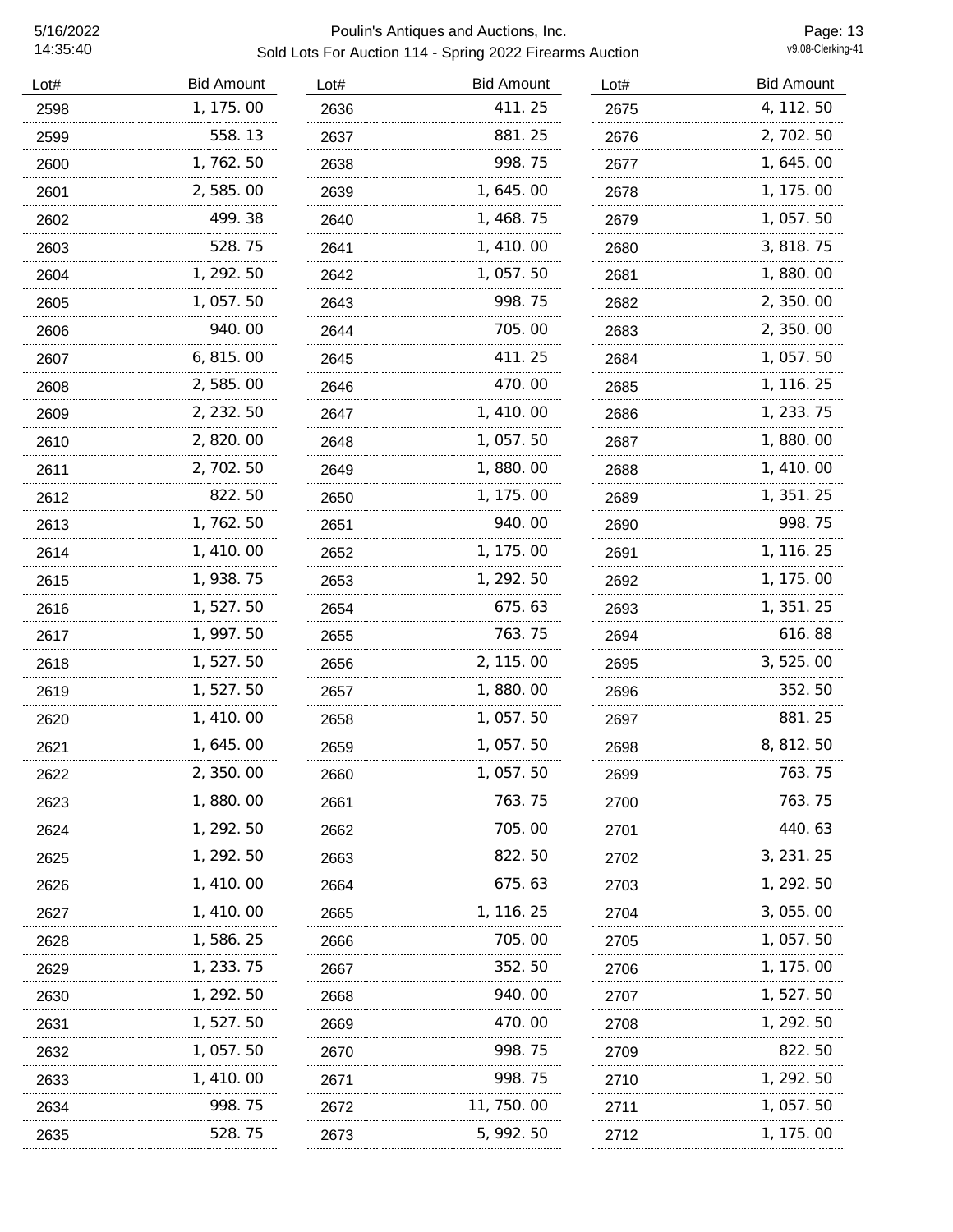### 5/16/2022 Poulin's Antiques and Auctions, Inc. Sold Lots For Auction 114 - Spring 2022 Firearms Auction

Page: 14<br>v9.08-Clerking-41

| Lot#  | <b>Bid Amount</b> | Lot#  | <b>Bid Amount</b> | Lot# | <b>Bid Amount</b> |
|-------|-------------------|-------|-------------------|------|-------------------|
| 2713  | 2, 115.00         | 2749  | 763.75            | 3020 | 4, 993. 75        |
| 2714  | 2, 643. 75        | 2750  | 1,527.50          | 3021 | 4, 112. 50        |
| 2715  | 2,585.00          | 2751  | 1, 586. 25        | 3022 | 1, 997.50         |
| 2716  | 1,527.50          | 2752  | 763.75            | 3023 | 7, 637.50         |
| 2717  | 1,762.50          | 2755  | 3, 113. 75        | 3024 | 8, 225.00         |
| 2718  | 1, 997.50         | 2756  | 1,880.00          | 3026 | 5, 581.25         |
| 2719  | 2, 643. 75        | 2757  | 1, 997.50         | 3027 | 3, 525.00         |
| 2720  | 940.00            | 2758  | 2,350.00          | 3028 | 4, 993. 75        |
| 2721  | 1, 762. 50        | 2759  | 940.00            | 3029 | 6, 168.75         |
| 2722  | 998.75            | 2760  | 528.75            | 3030 | 3, 525.00         |
| 2723  | 1,880.00          | 2761  | 998.75            | 3031 | 2, 232.50         |
| 2724  | 822.50            | 2762  | 440.63            | 3032 | 2, 115.00         |
| 2725  | 381.88            | 2763  | 587.50            | 3033 | 2, 937.50         |
| 2726  | 646.25            | 2764  | 440.63            | 3034 | 2, 937.50         |
| 2726A | 558.13            | 2764A | 646.25            | 3035 | 5, 287.50         |
| 2727  | 1, 116. 25        | 2765  | 1,880.00          | 3036 | 2, 643. 75        |
| 2728  | 1,057.50          | 2766  | 411.25            | 3037 | 2, 232.50         |
| 2729  | 528.75            | 2767  | 1, 410.00         | 3038 | 2, 467. 50        |
| 2730  | 3, 466. 25        | 2768  | 763.75            | 3039 | 2, 232.50         |
| 2731  | 2, 643. 75        | 2769  | 646.25            | 3040 | 1, 762. 50        |
| 2732  | 1,880.00          | 3001  | 35, 250.00        | 3041 | 8, 812. 50        |
| 2733  | 822.50            | 3002  | 20, 562. 50       | 3042 | 2, 937.50         |
| 2733A | 381.88            | 3003  | 10, 575.00        | 3043 | 2, 350.00         |
| 2734  | 587.50            | 3004  | 4, 112. 50        | 3044 | 1, 645. 00        |
| 2735  | 528. 75           | 3005  | 64, 625. 00       | 3045 | 998.75            |
| 2736  | 705.00            | 3006  | 32, 312. 50       | 3046 | 1, 997. 50        |
| 2737  | 1, 057. 50        | 3007  | 15, 862. 50       | 3047 | 1, 527. 50        |
| 2738  | 528.75            | 3008  | 11, 750. 00       | 3048 | 1, 175. 00        |
| 2739  | 3, 525.00         | 3009  | 15, 275. 00       | 3049 | 763.75            |
| 2740  | 2,056.25          | 3010  | 7,050.00          | 3050 | 1, 292. 50        |
| 2741  | 2, 350.00         | 3011  | 7,637.50          | 3051 | 8, 225. 00        |
| 2742  | 1, 292. 50        | 3012  | 11, 162. 50       | 3052 | 8, 225.00         |
| 2743  | 1, 292. 50        | 3013  | 3, 525.00         | 3053 | 3, 231. 25        |
| 2744  | 1, 292. 50        | 3015  | 1, 762. 50        | 3054 | 2, 232. 50        |
| 2745  | 1, 233. 75        | 3016  | 5, 875.00         | 3055 | 1, 527. 50        |
| 2746  | 1, 880. 00        | 3017  | 3, 818. 75        | 3056 | 1, 880. 00        |
| 2747  | 646. 25           | 3018  | 12, 925. 00       | 3057 | 3, 231. 25        |
| 2748  | 5, 287. 50        | 3019  | 2, 115. 00        | 3059 | 2, 115.00         |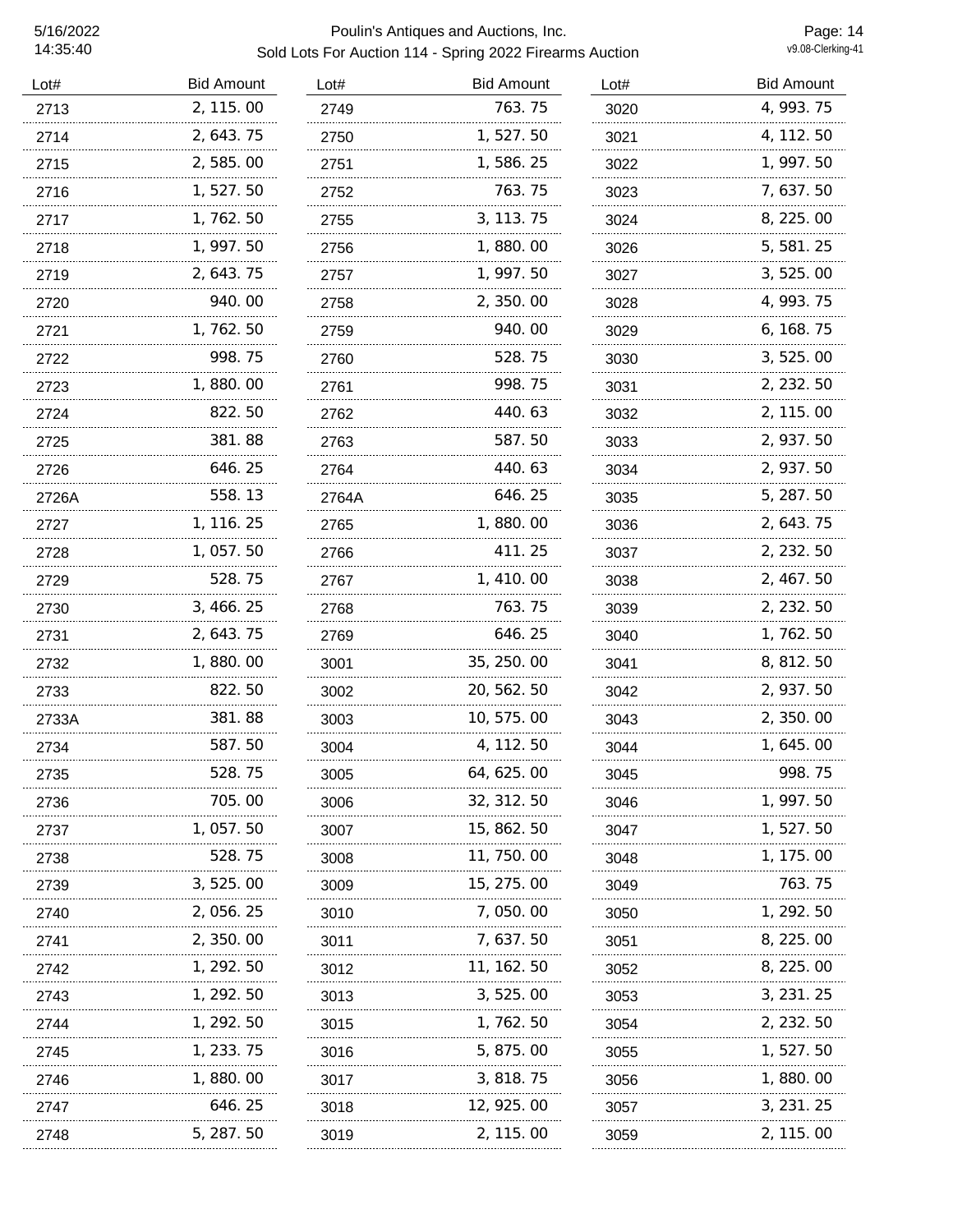| Lot# | <b>Bid Amount</b> | Lot# | <b>Bid Amount</b> | Lot#  | <b>Bid Amount</b> |
|------|-------------------|------|-------------------|-------|-------------------|
| 3060 | 1,527.50          | 3098 | 7,050.00          | 3142  | 3, 231. 25        |
| 3061 | 3, 231. 25        | 3099 | 3, 231. 25        | 3143  | 1, 292.50         |
| 3062 | 5, 581. 25        | 3100 | 4, 406. 25        | 3144  | 1, 175.00         |
| 3063 | 3, 818. 75        | 3101 | 4, 112. 50        | 3145  | 2, 056. 25        |
| 3064 | 3, 818. 75        | 3102 | 2, 643. 75        | 3146  | 7, 637. 50        |
| 3065 | 1, 527. 50        | 3103 | 3, 172. 50        | 3148  | 528.75            |
| 3066 | 4, 112. 50        | 3104 | 3, 407.50         | 3149  | 528.75            |
| 3067 | 1, 762. 50        | 3105 | 2, 115.00         | 3150  | 440.63            |
| 3068 | 2, 643. 75        | 3106 | 2, 115.00         | 3151  | 141, 000. 00      |
| 3069 | 1,880.00          | 3107 | 3, 290.00         | 3152  | 12, 925.00        |
| 3070 | 1,880.00          | 3108 | 1, 938. 75        | 3153  | 7, 637. 50        |
| 3071 | 2, 115.00         | 3109 | 1,057.50          | 3154  | 4, 406. 25        |
| 3072 | 2,350.00          | 3110 | 1,057.50          | 3154A | 12, 337.50        |
| 3073 | 5, 287.50         | 3111 | 1, 292.50         | 3155  | 5, 287.50         |
| 3074 | 1, 997.50         | 3112 | 2, 232.50         | 3157  | 4, 700. 00        |
| 3075 | 3, 525.00         | 3113 | 2, 115.00         | 3158  | 2, 820.00         |
| 3076 | 9, 987. 50        | 3114 | 998.75            | 3159  | 3, 818. 75        |
| 3077 | 2, 937.50         | 3115 | 881.25            | 3161  | 3, 231. 25        |
| 3078 | 940.00            | 3116 | 49, 937.50        | 3162  | 1, 410.00         |
| 3079 | 4, 993. 75        | 3117 | 7, 637. 50        | 3163  | 705.00            |
| 3080 | 2, 643. 75        | 3119 | 6, 168. 75        | 3164  | 1, 175.00         |
| 3081 | 2, 115.00         | 3120 | 4, 993. 75        | 3165  | 4, 993. 75        |
| 3082 | 1, 762. 50        | 3121 | 2, 643. 75        | 3166  | 1, 292. 50        |
| 3083 | 3, 231. 25        | 3122 | 1, 527.50         | 3167  | 2,585.00          |
| 3084 | 763.75            | 3123 | 1, 645. 00        | 3168  | 4, 993. 75        |
| 3085 | 3, 525, 00        | 3124 | 1, 116. 25        | 3169  | 4, 700. 00        |
| 3086 | 587.50            | 3125 | 881.25            | 3170  | 4, 700. 00        |
| 3087 | 528.75            | 3126 | 705.00            | 3171  | 3, 231. 25        |
| 3088 | 2, 350. 00        | 3127 | 1, 410. 00        | 3172  | 1, 997. 50        |
| 3089 | 1, 762. 50        | 3128 | 940.00            | 3173  | 3, 818. 75        |
| 3090 | 2, 232. 50        | 3129 | 2, 820.00         | 3174  | 3, 525.00         |
| 3091 | 5, 581. 25        | 3130 | 705.00            | 3175  | 998.75            |
| 3092 | 3, 818. 75        | 3132 | 14, 100. 00       | 3176  | 6,462.50          |
| 3093 | 705.00            | 3134 | 8, 225.00         | 3177  | 9, 987. 50        |
| 3094 | 9, 400. 00        | 3135 | 14, 100. 00       | 3178  | 8, 812. 50        |
| 3095 | 8, 812. 50        | 3137 | 8, 812. 50        | 3179  | 7, 637. 50        |
| 3096 | 6, 462. 50        | 3140 | 7, 050. 00        | 3180  | 3, 525.00         |
| 3097 | 1, 645. 00        | 3141 | 2, 643. 75        | 3181  | 3, 525.00         |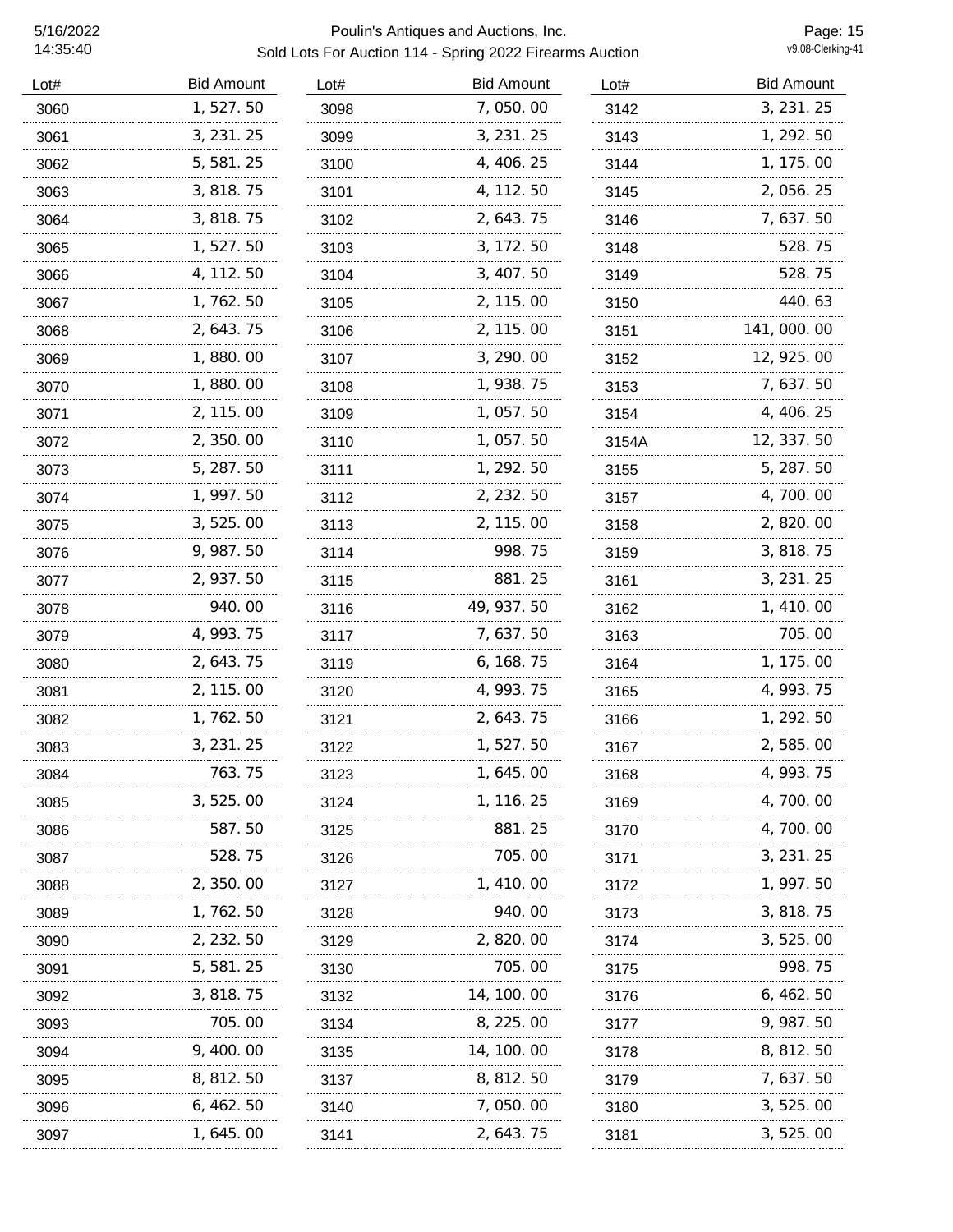| 2, 643. 75<br>3182<br>3221<br>4, 406. 25<br>3183<br>3222<br>3, 818. 75<br>3184<br>3223 | 4, 112.50<br>4, 406. 25<br>3, 818.75<br>2,350.00 | 3265<br>3266<br>3267 | 2, 643. 75<br>3, 290.00 |
|----------------------------------------------------------------------------------------|--------------------------------------------------|----------------------|-------------------------|
|                                                                                        |                                                  |                      |                         |
|                                                                                        |                                                  |                      |                         |
|                                                                                        |                                                  |                      | 1, 527. 50              |
| 1, 527. 50<br>3185<br>3224                                                             |                                                  | 3268                 | 1, 762. 50              |
| 1, 645. 00<br>3186<br>3225                                                             | 2, 643. 75                                       | 3269                 | 3, 818. 75              |
| 1,762.50<br>3187<br>3226                                                               | 3, 642. 50                                       | 3270                 | 3, 818. 75              |
| 1,880.00<br>3188<br>3228                                                               | 822.50                                           | 3271                 | 1, 762. 50              |
| 1, 057.50<br>3229<br>3189                                                              | 881.25                                           | 3273                 | 3, 818. 75              |
| 1,057.50<br>3190<br>3230                                                               | 940.00                                           | 3276                 | 3, 525.00               |
| 763.75<br>3191<br>3231                                                                 | 998.75                                           | 3277                 | 4, 758. 75              |
| 3, 231. 25<br>3192<br>3233                                                             | 998.75                                           | 3278                 | 6, 168. 75              |
| 7,050.00<br>3193<br>3236                                                               | 1,762.50                                         | 3279                 | 1, 527. 50              |
| 5,581.25<br>3194<br>3237                                                               | 822.50                                           | 3280                 | 1, 762. 50              |
| 2, 937.50<br>3195<br>3238                                                              | 1, 410.00                                        | 3281                 | 4, 700, 00              |
| 1, 057. 50<br>3196<br>3239                                                             | 881.25                                           | 3282                 | 1, 175. 00              |
| 2, 232. 50<br>3197<br>3240                                                             | 1, 762. 50                                       | 3283                 | 3, 525.00               |
| 705.00<br>3198<br>3241                                                                 | 470.00                                           | 3284                 | 1, 762. 50              |
| 3, 290.00<br>3200<br>3242                                                              | 2, 350.00                                        | 3285                 | 6, 462. 50              |
| 3, 818.75<br>3201<br>3243                                                              | 3,525.00                                         | 3286                 | 1, 410.00               |
| 8, 518. 75<br>3202<br>3244                                                             | 646.25                                           | 3288                 | 1, 292. 50              |
| 2, 937.50<br>3203<br>3245                                                              | 7, 637.50                                        | 3289                 | 2, 115.00               |
| 3, 818.75<br>3204<br>3246                                                              | 4, 406. 25                                       | 3290                 | 1,057.50                |
| 1, 645. 00<br>3205<br>3247                                                             | 940.00                                           | 3291                 | 1, 175. 00              |
| 2, 643. 75<br>3206<br>3248                                                             | 2, 643. 75                                       | 3292                 | 7, 637. 50              |
| 1,527.50<br>3207<br>3249                                                               | 3, 231. 25                                       | 3294                 | 1,762.50                |
| 1, 762. 50<br>3208<br>3250                                                             | 3, 525.00                                        | 3295                 | 3, 525.00               |
| 940. 00<br>3209<br>3251                                                                | 5, 581. 25                                       | 3296                 | 1, 292. 50              |
| 2, 643. 75<br>3210<br>3252                                                             | 4, 993. 75                                       | 3297                 | 1, 645. 00              |
| 1, 292. 50<br>3253<br>3211                                                             | 940.00                                           | 3298                 | 940.00                  |
| 1, 527. 50<br>3212<br>3254                                                             | 1, 527. 50                                       | 3299                 | 822.50                  |
| 1, 645. 00<br>3213<br>3255                                                             | 1, 586. 25                                       | 3300                 | 381.88                  |
| 1, 762. 50<br>3214<br>3256                                                             | 1, 410. 00                                       | 3301                 | 411.25                  |
| 1, 527. 50<br>3215<br>3257                                                             | 528.75                                           | 3302                 | 117.50                  |
| 1, 645. 00<br>3259<br>3216                                                             | 4, 935. 00                                       | 3303                 | 528.75                  |
| 3, 818. 75<br>3217<br>3261                                                             | 6, 462. 50                                       | 3304                 | 411.25                  |
| 1, 762. 50<br>3218<br>3262                                                             | 1, 292. 50                                       | 3305                 | 58.75                   |
| 2, 643. 75<br>3219<br>3263                                                             | 1, 527. 50                                       | 3307                 | 763.75                  |
| 4, 406. 25<br>3220<br>3264                                                             | 7, 050. 00                                       | 3308                 | 411.25                  |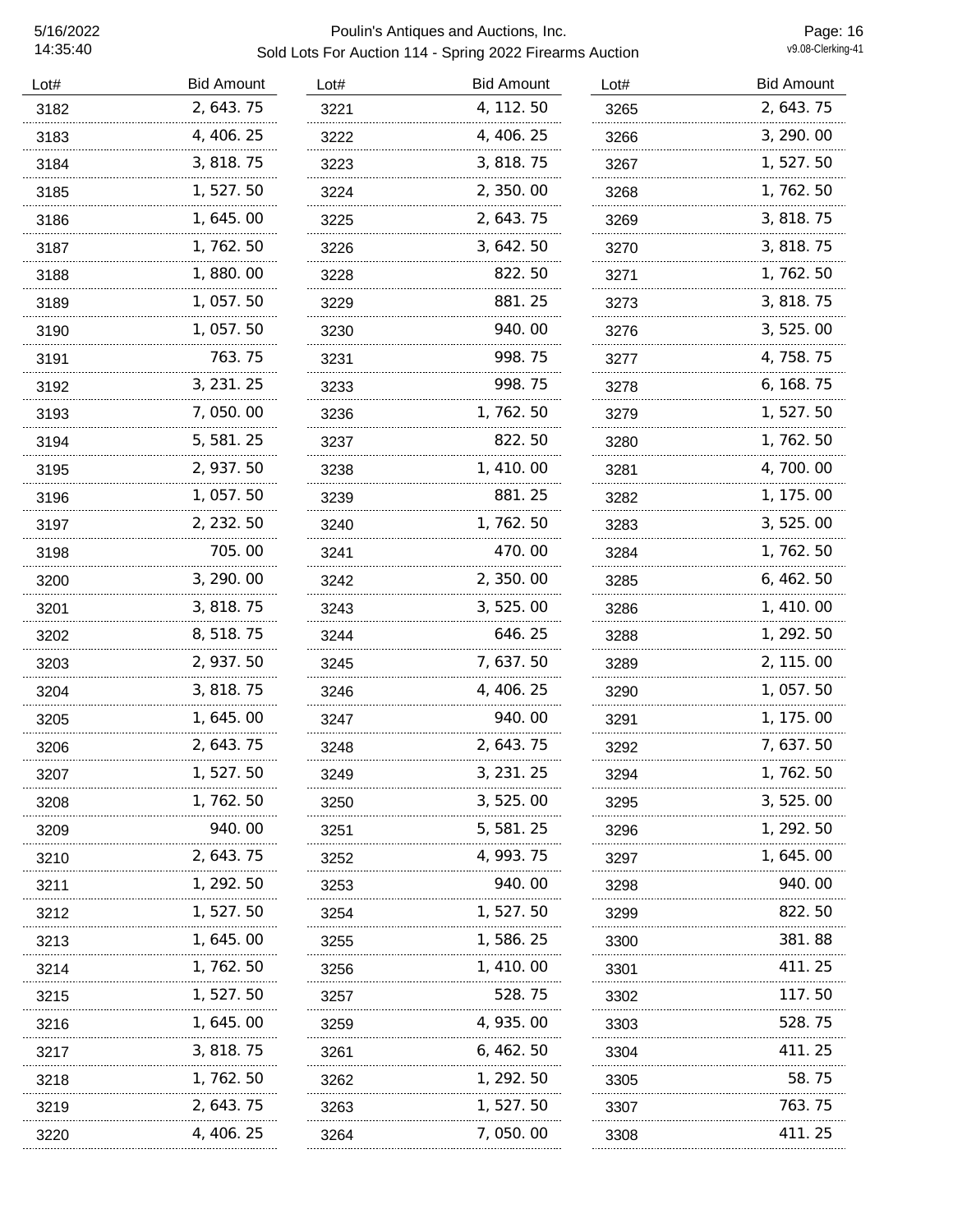| Lot#  | <b>Bid Amount</b> | Lot# | <b>Bid Amount</b> | Lot# | <b>Bid Amount</b> |
|-------|-------------------|------|-------------------|------|-------------------|
| 3309  | 411.25            | 3349 | 881.25            | 3399 | 3, 290.00         |
| 3310  | 1, 468. 75        | 3350 | 470.00            | 3402 | 5, 875.00         |
| 3311  | 587.50            | 3351 | 1, 175, 00        | 3404 | 3, 231. 25        |
| 3312  | 1,057.50          | 3352 | 822.50            | 3405 | 3, 525.00         |
| 3313  | 146.88            | 3353 | 881.25            | 3407 | 5, 875.00         |
| 3314  | 381.88            | 3354 | 3, 818. 75        | 3408 | 4, 112. 50        |
| 3315  | 352.50            | 3355 | 998.75            | 3409 | 3, 231. 25        |
| 3316  | 646.25            | 3356 | 470.00            | 3410 | 3, 525.00         |
| 3317  | 411.25            | 3357 | 763.75            | 3411 | 2, 056. 25        |
| 3318  | 499.38            | 3358 | 8, 225.00         | 3412 | 2, 702. 50        |
| 3319  | 352.50            | 3359 | 4, 406. 25        | 3413 | 2, 350.00         |
| 3320  | 587.50            | 3361 | 1, 645. 00        | 3414 | 2, 115, 00        |
| 3321  | 998.75            | 3362 | 4, 112. 50        | 3416 | 2, 350.00         |
| 3323  | 17, 625. 00       | 3364 | 411.25            | 3417 | 2, 115.00         |
| 3323A | 3, 525.00         | 3365 | 646.25            | 3418 | 1,880.00          |
| 3324  | 7,050.00          | 3368 | 7,050.00          | 3420 | 4, 700. 00        |
| 3326  | 8, 812. 50        | 3369 | 822.50            | 3421 | 1, 645. 00        |
| 3327  | 5, 287. 50        | 3370 | 558.13            | 3423 | 1, 645. 00        |
| 3328  | 3, 525.00         | 3371 | 998.75            | 3424 | 3, 231. 25        |
| 3329  | 3, 525.00         | 3375 | 763.75            | 3425 | 1, 762. 50        |
| 3330  | 881.25            | 3376 | 293.75            | 3426 | 1,880.00          |
| 3331  | 1, 175.00         | 3377 | 499.38            | 3427 | 1, 410.00         |
| 3332  | 2, 643. 75        | 3378 | 998.75            | 3428 | 1, 116. 25        |
| 3333A | 1, 645.00         | 3379 | 2, 643. 75        | 3430 | 998.75            |
| 3334  | 1, 116. 25        | 3380 | 6, 462. 50        | 3431 | 881.25            |
| 3335  | 1, 410.00         | 3381 | 16, 450, 00       | 3433 | 1, 351. 25        |
| 3336  | 1, 645. 00        | 3382 | 12, 337. 50       | 3434 | 4, 406. 25        |
| 3338  | 940.00            | 3383 | 4, 112. 50        | 3435 | 1, 762. 50        |
| 3339  | 1,880.00          | 3384 | 6, 462. 50        | 3436 | 3, 172. 50        |
| 3340  | 1, 645. 00        | 3385 | 2, 937.50         | 3437 | 1, 175. 00        |
| 3341  | 940.00            | 3386 | 9, 987. 50        | 3438 | 1, 703. 75        |
| 3342  | 1, 645. 00        | 3391 | 17, 037.50        | 3440 | 940.00            |
| 3343  | 587.50            | 3392 | 18, 800. 00       | 3441 | 1, 057. 50        |
| 3344  | 1, 116. 25        | 3393 | 18, 800. 00       | 3442 | 822.50            |
| 3345  | 470.00            | 3394 | 6, 580. 00        | 3443 | 1, 175. 00        |
| 3346  | 528.75            | 3395 | 6, 580. 00        | 3444 | 587.50            |
| 3347  | 940.00            | 3397 | 4, 993. 75        | 3445 | 1, 762. 50        |
| 3348  | 646.25            | 3398 | 3, 818. 75        | 3447 | 1, 292. 50        |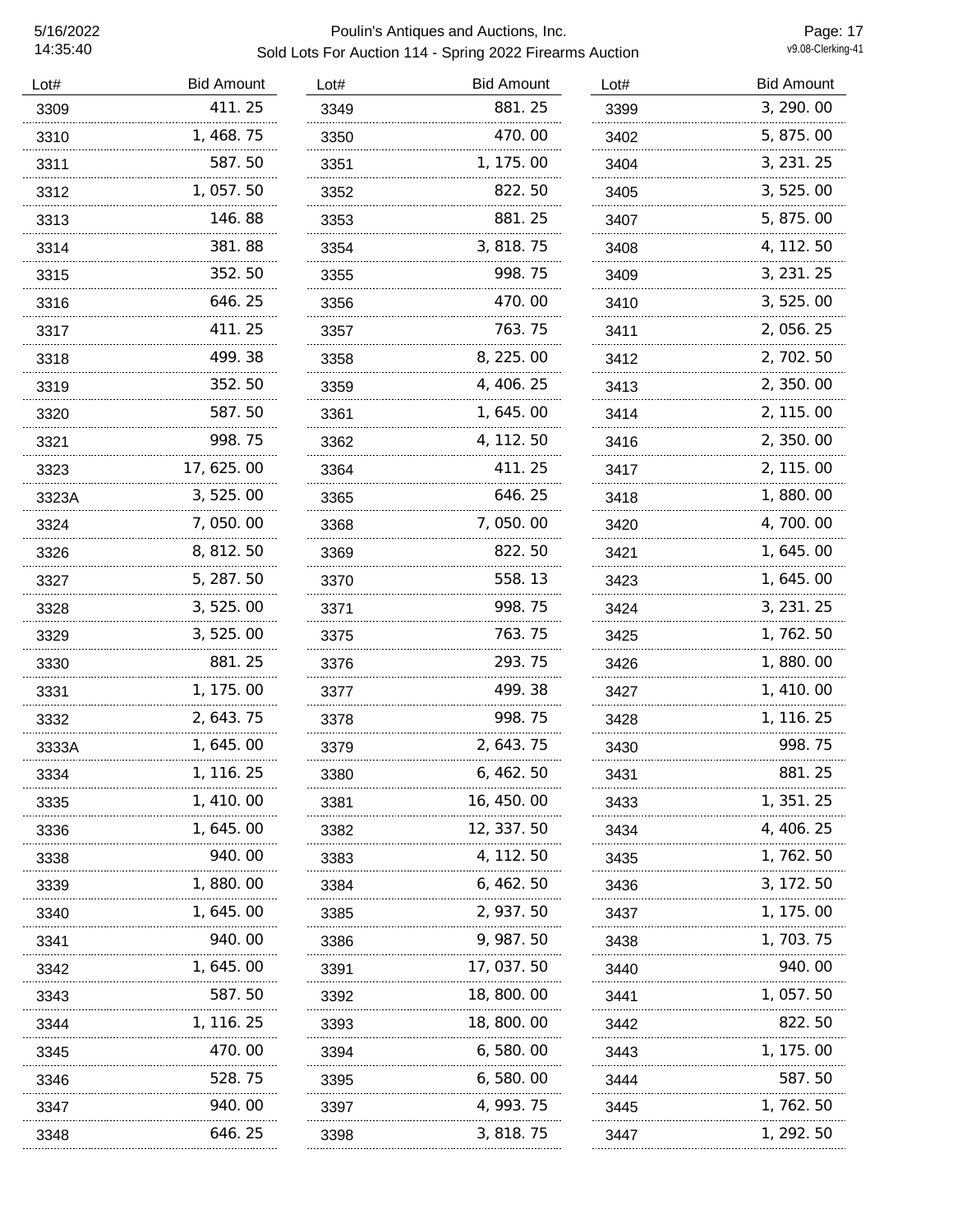| Lot#  | <b>Bid Amount</b> | Lot#  | <b>Bid Amount</b> | Lot# | <b>Bid Amount</b> |
|-------|-------------------|-------|-------------------|------|-------------------|
| 3448  | 1,057.50          | 3491  | 646.25            | 3525 | 940.00            |
| 3449  | 940.00            | 3492  | 705.00            | 3526 | 1, 292. 50        |
| 3450  | 822.50            | 3493  | 1,880.00          | 3527 | 2, 232.50         |
| 3451  | 1, 175.00         | 3494  | 2, 643. 75        | 3528 | 4, 700. 00        |
| 3452  | 822.50            | 3495  | 352.50            | 3529 | 1, 527.50         |
| 3453  | 822.50            | 3495A | 470.00            | 3530 | 3, 818.75         |
| 3454  | 1,057.50          | 3496  | 146.88            | 3531 | 1, 175.00         |
| 3455  | 940.00            | 3496A | 381.88            | 3532 | 11, 750.00        |
| 3456  | 1,527.50          | 3497  | 1, 292.50         | 3533 | 2, 643. 75        |
| 3457  | 1, 233. 75        | 3498  | 1, 175.00         | 3534 | 1,527.50          |
| 3458  | 1, 057. 50        | 3498A | 1, 233. 75        | 3535 | 1,527.50          |
| 3459  | 352.50            | 3498B | 352.50            | 3536 | 1, 410.00         |
| 3460  | 734.38            | 3499  | 7,050.00          | 3537 | 1, 175.00         |
| 3461  | 381.88            | 3500  | 1, 645. 00        | 3539 | 2, 115.00         |
| 3463  | 470.00            | 3501  | 2, 937.50         | 3541 | 1, 762. 50        |
| 3464  | 881.25            | 3502  | 1, 175.00         | 3542 | 2, 702. 50        |
| 3465  | 11, 162. 50       | 3503  | 940.00            | 3543 | 998.75            |
| 3466  | 2, 937.50         | 3504  | 705.00            | 3544 | 646.25            |
| 3467  | 2, 937.50         | 3505  | 763.75            | 3545 | 1, 997. 50        |
| 3468  | 3, 231. 25        | 3506  | 881.25            | 3546 | 1, 175.00         |
| 3470  | 3, 818. 75        | 3507  | 646.25            | 3547 | 1, 527. 50        |
| 3470A | 411.25            | 3508  | 1,410.00          | 3548 | 2, 937.50         |
| 3471  | 2, 937.50         | 3509  | 646.25            | 3549 | 1,880.00          |
| 3472  | 1,057.50          | 3510  | 940.00            | 3550 | 1, 292.50         |
| 3473  | 3,525.00          | 3511  | 1, 175.00         | 3551 | 2, 115.00         |
| 3474  | 1, 175. 00        | 3512  | 822.50            | 3552 | 558.13            |
| 3475  | 881.25            | 3513  | 1, 116. 25        | 3553 | 1, 527. 50        |
| 3476  | 763.75            | 3514  | 881.25            | 3554 | 1, 527. 50        |
| 3478  | 5, 581. 25        | 3515  | 1,057.50          | 3555 | 1, 645. 00        |
| 3480  | 1, 527. 50        | 3516  | 763.75            | 3556 | 5, 581. 25        |
| 3481  | 2,585.00          | 3517  | 3, 231. 25        | 3557 | 763.75            |
| 3483  | 705.00            | 3518  | 940.00            | 3558 | 1, 410. 00        |
| 3484  | 4, 993. 75        | 3519  | 646. 25           | 3559 | 12, 337.50        |
| 3486  | 3, 525.00         | 3520  | 646.25            | 3562 | 1, 410.00         |
| 3487  | 1, 292. 50        | 3521  | 1, 410. 00        | 3563 | 881.25            |
| 3488  | 1, 468. 75        | 3522  | 2, 643. 75        | 3564 | 8, 812. 50        |
| 3489  | 705.00            | 3523  | 146.88            | 3565 | 646.25            |
| 3490  | 1, 821. 25        | 3524  | 998.75            | 3566 | 1, 527. 50        |
|       |                   |       |                   |      |                   |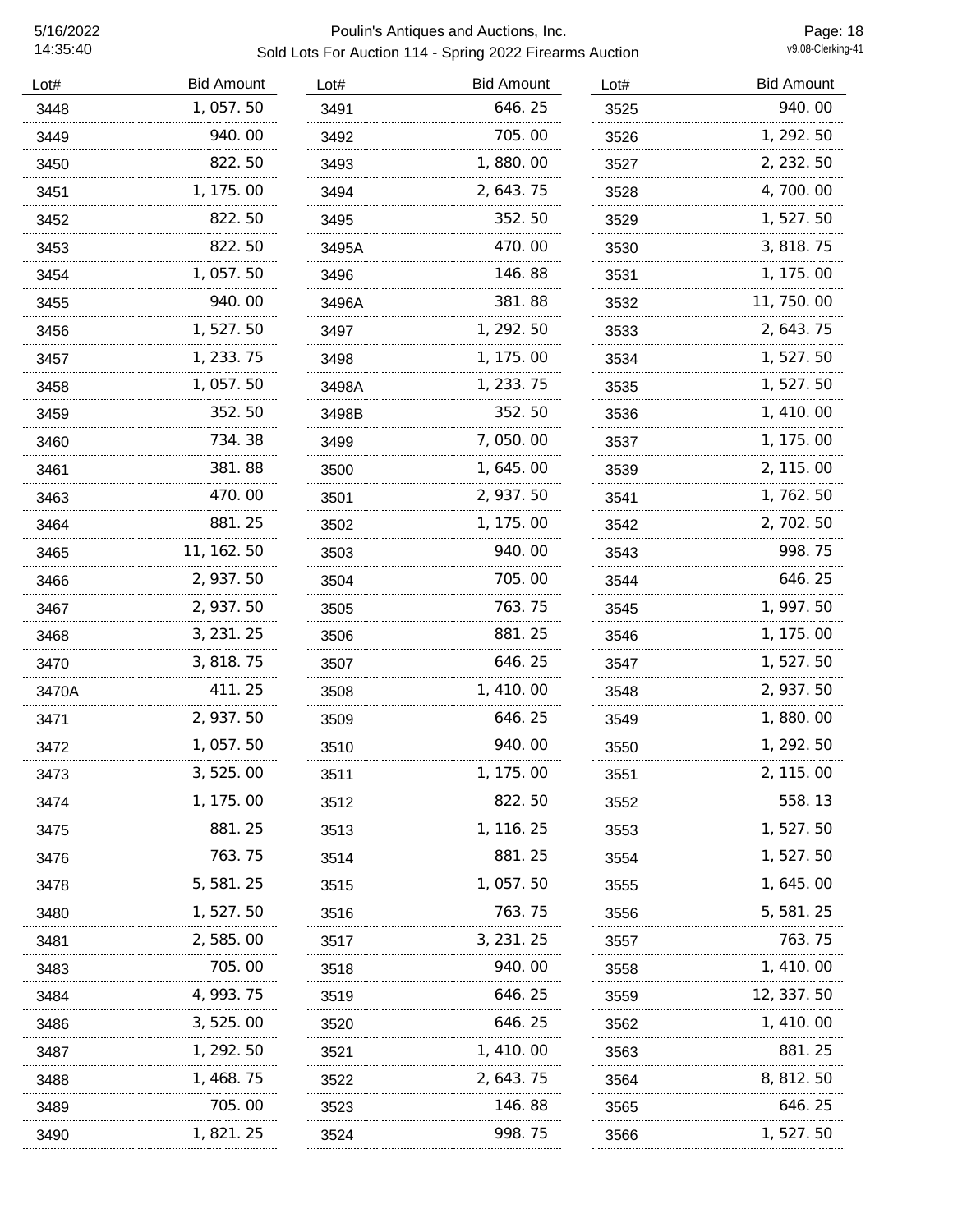| Lot# | <b>Bid Amount</b> | Lot# | <b>Bid Amount</b> | Lot# | <b>Bid Amount</b> |
|------|-------------------|------|-------------------|------|-------------------|
| 3567 | 1,410.00          | 4006 | 7,050.00          | 4047 | 2, 643. 75        |
| 3568 | 3, 525.00         | 4007 | 3, 231. 25        | 4048 | 1, 175.00         |
| 3569 | 2, 937.50         | 4008 | 8, 812. 50        | 4049 | 1, 645. 00        |
| 3570 | 1,880.00          | 4009 | 2, 350.00         | 4050 | 2, 350.00         |
| 3571 | 2, 643. 75        | 4011 | 2, 937.50         | 4052 | 1,880.00          |
| 3572 | 3, 231. 25        | 4012 | 3, 818. 75        | 4053 | 646.25            |
| 3573 | 998.75            | 4013 | 1, 645.00         | 4054 | 3, 525.00         |
| 3575 | 1, 410.00         | 4014 | 2,585.00          | 4057 | 10, 575.00        |
| 3576 | 940.00            | 4015 | 1, 410.00         | 4059 | 11, 162. 50       |
| 3578 | 4,700.00          | 4016 | 1,057.50          | 4062 | 8, 225.00         |
| 3579 | 1, 175.00         | 4017 | 1, 292.50         | 4063 | 10, 575.00        |
| 3580 | 881.25            | 4018 | 940.00<br>        | 4064 | 4, 700. 00        |
| 3581 | 3, 818. 75        | 4019 | 2, 350.00         | 4066 | 8, 225.00         |
| 3582 | 4, 993. 75        | 4020 | 3, 231. 25        | 4068 | 9, 987. 50        |
| 3583 | 763. 75           | 4021 | 3, 172. 50        | 4069 | 4, 993. 75        |
| 3584 | 646.25            | 4022 | 4, 112. 50        | 4070 | 3, 525.00         |
| 3585 | 2, 643. 75        | 4023 | 2, 115.00         | 4071 | 3, 231. 25        |
| 3586 | 5, 287. 50        | 4024 | 11, 162. 50       | 4072 | 3, 818. 75        |
| 3587 | 998.75            | 4025 | 19, 387. 50       | 4073 | 3, 231. 25        |
| 3588 | 14, 687. 50       | 4026 | 19, 975.00        | 4074 | 2, 937.50         |
| 3589 | 1, 057. 50        | 4028 | 4, 993. 75        | 4075 | 3, 818.75         |
| 3590 | 940.00            | 4029 | 2, 232. 50        | 4076 | 4, 700. 00        |
| 3591 | 705.00            | 4030 | 1, 938. 75        | 4077 | 3, 231. 25        |
| 3592 | 2, 643. 75        | 4031 | 1, 762. 50        | 4078 | 1, 645. 00        |
| 3593 | 4, 288. 75        | 4032 | 2, 056. 25        | 4079 | 4, 406. 25        |
| 3594 | 6, 462. 50        | 4033 | 1, 410.00         | 4080 | 3, 231. 25        |
| 3595 | 998.75            | 4034 | 1, 175.00         | 4081 | 3, 231. 25        |
| 3596 | 940.00            | 4036 | 2, 350.00         | 4082 | 4, 993. 75        |
| 3597 | 1, 233. 75        | 4037 | 4, 406. 25        | 4083 | 2, 350.00         |
| 3598 | 1, 116. 25        | 4038 | 3, 231. 25        | 4084 | 2, 350.00         |
| 3599 | 998.75            | 4039 | 3, 525.00         | 4085 | 3, 525.00         |
| 3600 | 352.50            | 4040 | 2, 115.00         | 4086 | 2, 115.00         |
| 3601 | 264.38            | 4041 | 14, 100. 00       | 4087 | 1, 410.00         |
| 4001 | 23, 500, 00       | 4042 | 2, 350.00         | 4088 | 2, 937. 50        |
| 4002 | 23, 500. 00       | 4043 | 1, 116. 25        | 4089 | 2, 115.00         |
| 4003 | 3, 525, 00        | 4044 | 2, 643. 75        | 4090 | 2, 643. 75        |
| 4004 | 5, 287. 50        | 4045 | 2, 643. 75        | 4091 | 2, 643. 75        |
| 4005 | 4, 700. 00        | 4046 | 2, 937.50         | 4092 | 3, 172. 50        |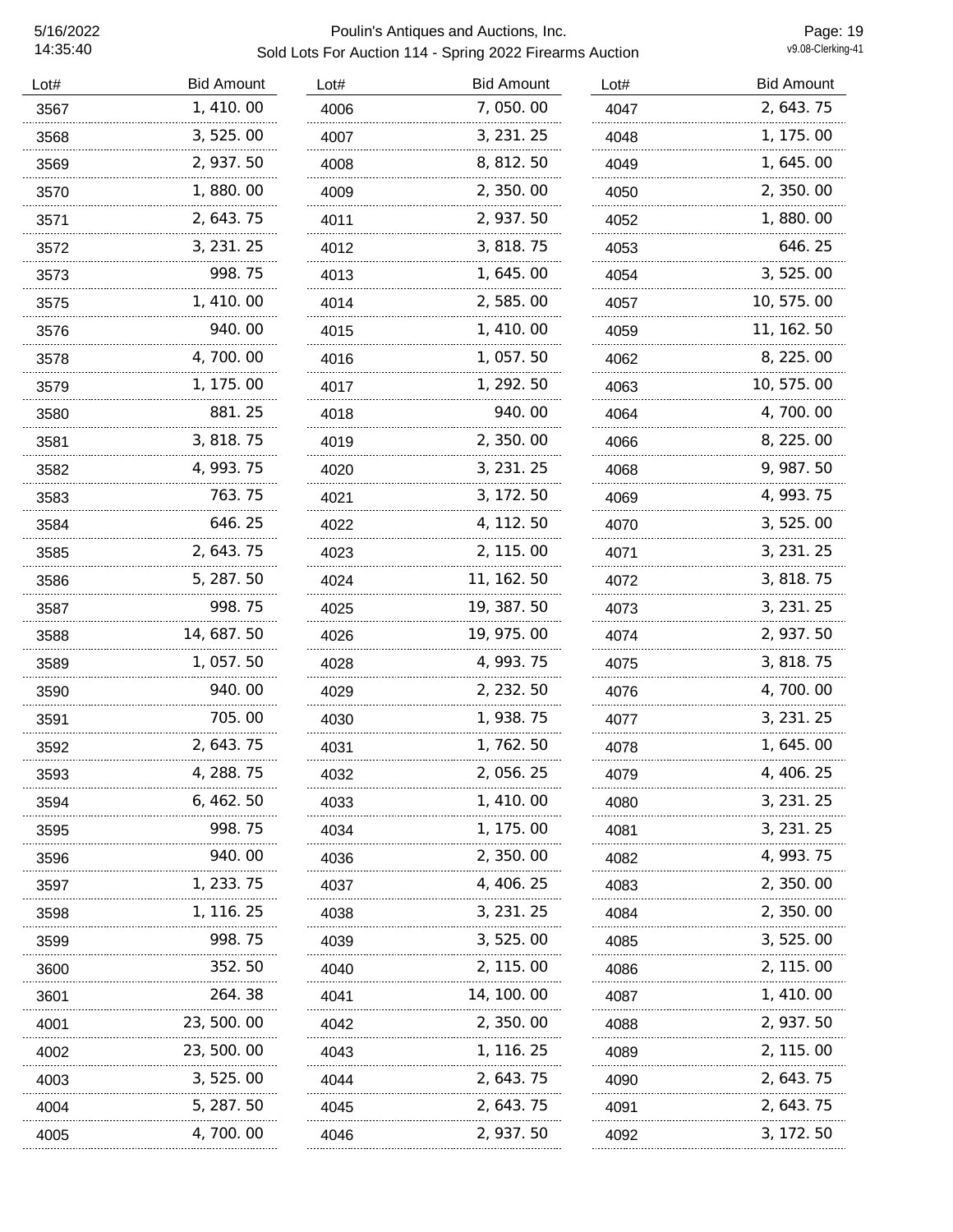| Lot# | <b>Bid Amount</b> | Lot#  | <b>Bid Amount</b> | Lot# | <b>Bid Amount</b> |
|------|-------------------|-------|-------------------|------|-------------------|
| 4093 | 2, 643. 75        | 4131  | 1,057.50          | 4173 | 4, 406. 25        |
| 4094 | 2, 643. 75        | 4132  | 998.75            | 4174 | 3, 055. 00        |
| 4095 | 3, 231. 25        | 4133  | 2,585.00          | 4175 | 3, 525.00         |
| 4096 | 2, 350.00         | 4135  | 3, 818. 75        | 4176 | 2, 937.50         |
| 4097 | 3, 818. 75        | 4136  | 3, 290.00         | 4177 | 1, 645. 00        |
| 4098 | 9, 400. 00        | 4137  | 1, 527. 50        | 4178 | 1, 527. 50        |
| 4099 | 1, 116. 25        | 4138  | 1, 762. 50        | 4179 | 1, 410.00         |
| 4100 | 3,525.00          | 4139  | 3, 818. 75        | 4180 | 1, 762. 50        |
| 4101 | 5, 875.00         | 4140  | 3,760.00          | 4181 | 1, 410.00         |
| 4102 | 763.75            | 4141  | 6, 168. 75        | 4182 | 705.00            |
| 4103 | 1, 292. 50        | 4142  | 822.50            | 4183 | 1, 175.00         |
| 4104 | 48, 175. 00       | 4145  | 940.00            | 4184 | 323.13            |
| 4105 | 9, 987.50         | 4146  | 470.00            | 4185 | 998.75            |
| 4106 | 17, 625. 00       | 4147  | 235.00            | 4186 | 12, 925.00        |
| 4107 | 8, 225.00         | 4148  | 35, 250.00        | 4187 | 8, 225.00         |
| 4108 | 4, 993. 75        | 4149  | 14, 100. 00       | 4188 | 5, 287.50         |
| 4109 | 3, 818. 75        | 4150  | 5, 875.00         | 4189 | 3, 818. 75        |
| 4110 | 4, 993. 75        | 4151  | 4,700.00          | 4190 | 2, 702. 50        |
| 4111 | 4, 112. 50        | 4152  | 7, 931.25         | 4191 | 2, 467.50         |
| 4112 | 3, 231. 25        | 4153  | 6,462.50          | 4192 | 2, 937.50         |
| 4113 | 3, 818. 75        | 4154  | 19, 975.00        | 4193 | 1, 645. 00        |
| 4114 | 3, 525.00         | 4155  | 7,637.50          | 4195 | 1, 997.50         |
| 4115 | 3, 525.00         | 4156  | 12, 925.00        | 4196 | 38, 187.50        |
| 4116 | 3,525.00          | 4157  | 9, 987.50         | 4197 | 11, 162. 50       |
| 4117 | 2,350.00          | 4158  | 102, 812. 50      | 4198 | 8, 225.00         |
| 4118 | 2, 350.00         | 4159  | 21, 737. 50       | 4199 | 3, 642. 50        |
| 4119 | 4, 112. 50        | 4159A | 8, 812. 50        | 4200 | 2, 937.50         |
| 4120 | 2,350.00          | 4160  | 22, 912. 50       | 4201 | 2, 350.00         |
| 4121 | 2, 350, 00        | 4161  | 27, 025.00        | 4202 | 1, 527. 50        |
| 4122 | 2, 643. 75        | 4162  | 3, 525.00         | 4203 | 1, 292. 50        |
| 4123 | 2, 643. 75        | 4163  | 3, 760, 00        | 4204 | 3, 525.00         |
| 4124 | 2, 643. 75        | 4164  | 21, 150, 00       | 4205 | 6, 462. 50        |
| 4125 | 1, 997. 50        | 4165  | 4, 700. 00        | 4206 | 1, 468. 75        |
| 4126 | 2, 350.00         | 4166  | 3, 407.50         | 4207 | 1, 410. 00        |
| 4127 | 1, 880. 00        | 4167  | 4, 112. 50        | 4208 | 1, 527. 50        |
| 4128 | 1, 997. 50        | 4169  | 10, 575. 00       | 4209 | 1, 410. 00        |
| 4129 | 1, 410. 00        | 4170  | 7, 637.50         | 4210 | 1, 292. 50        |
| 4130 | 1, 057. 50        | 4171  | 4, 406. 25        | 4211 | 940.00            |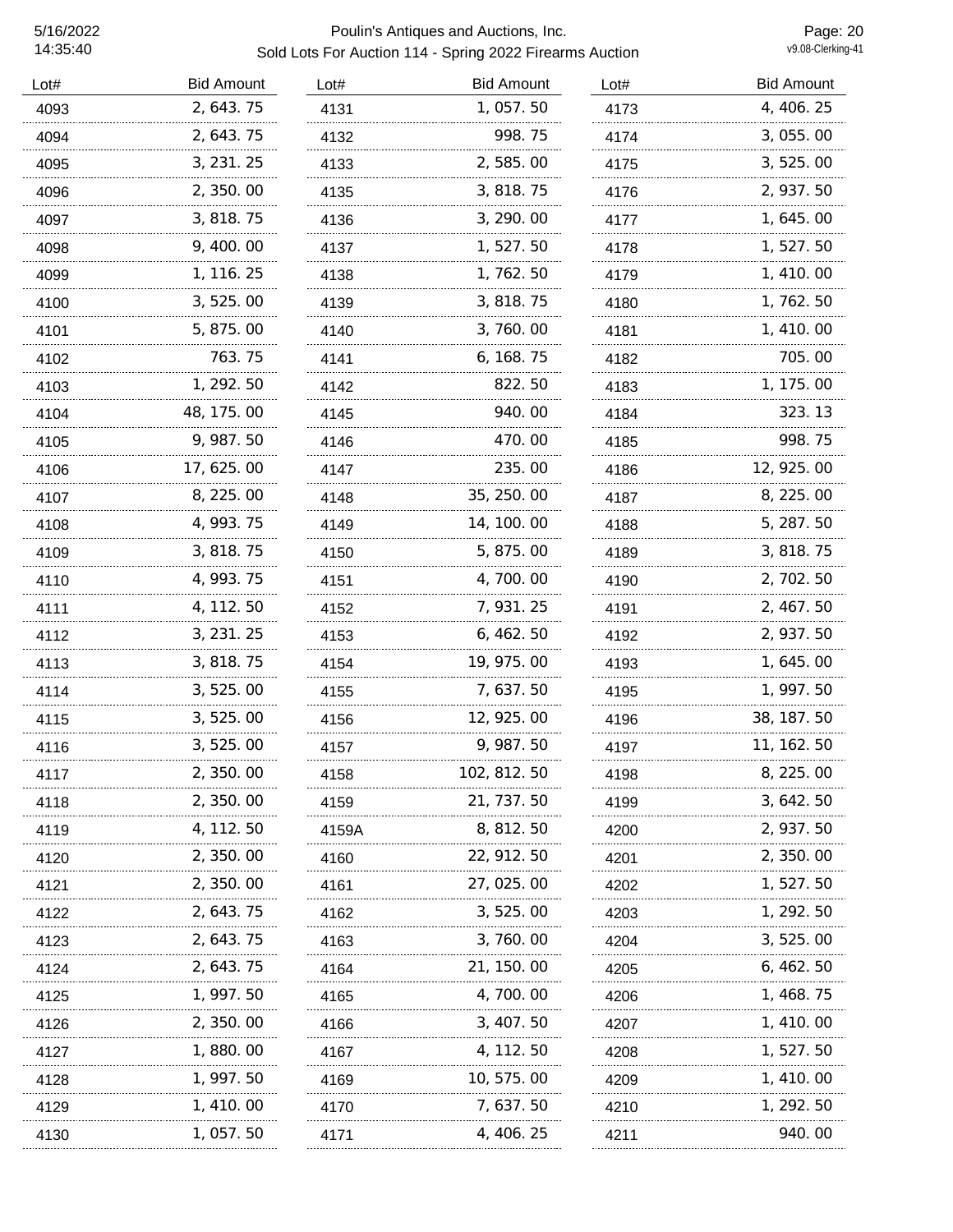### 5/16/2022 Poulin's Antiques and Auctions, Inc. Sold Lots For Auction 114 - Spring 2022 Firearms Auction

Page: 21<br>v9.08-Clerking-41

| Lot#  | <b>Bid Amount</b> | Lot# | <b>Bid Amount</b> | Lot# | <b>Bid Amount</b> |
|-------|-------------------|------|-------------------|------|-------------------|
| 4212  | 1,057.50          | 4251 | 5, 875.00         | 4295 | 1, 175.00         |
| 4213  | 1, 410.00         | 4252 | 5, 581.25         | 4296 | 940.00            |
| 4214  | 1, 410.00         | 4253 | 4, 112. 50        | 4297 | 1,880.00          |
| 4215  | 1, 527. 50        | 4254 | 3, 231. 25        | 4298 | 822.50            |
| 4216  | 1, 292.50         | 4255 | 1, 292.50         | 4299 | 881.25            |
| 4217  | 1, 410.00         | 4256 | 2, 115.00         | 4300 | 1,057.50          |
| 4218  | 1, 116. 25        | 4257 | 1, 997.50         | 4301 | 587.50            |
| 4221  | 1, 645.00         | 4258 | 1, 527.50         | 4302 | 1, 057.50         |
| 4222  | 8, 812. 50        | 4259 | 1,762.50          | 4303 | 2, 643. 75        |
| 4223  | 9, 400.00         | 4260 | 1, 527.50         | 4304 | 2, 350.00         |
| 4224  | 1, 292. 50        | 4261 | 1, 116. 25        | 4305 | 998.75            |
| 4225  | 2,585.00          | 4262 | 763.75            | 4306 | 763.75            |
| 4226  | 1,880.00          | 4263 | 881.25            | 4307 | 2, 937.50         |
| 4227  | 10, 575.00        | 4264 | 940.00            | 4308 | 822.50            |
| 4228  | 4, 406. 25        | 4265 | 998.75            | 4309 | 881.25            |
| 4229  | 1, 057.50         | 4267 | 4, 112. 50        | 4310 | 881.25            |
| 4230  | 1, 116. 25        | 4268 | 3, 525.00         | 4311 | 2, 937.50         |
| 4231  | 940.00            | 4270 | 2, 937.50         | 4312 | 1, 175.00         |
| 4232  | 1, 410.00         | 4271 | 1, 645.00         | 4313 | 411.25            |
| 4233  | 1, 057.50         | 4272 | 1, 645. 00        | 4314 | 3,760.00          |
| 4234  | 881.25            | 4273 | 1, 645.00         | 4315 | 2, 467. 50        |
| 4235  | 1,880.00          | 4275 | 2, 467. 50        | 4316 | 2, 115.00         |
| 4236  | 2, 115.00         | 4276 | 1, 292. 50        | 4317 | 2, 115.00         |
| 4237  | 881.25            | 4277 | 822.50            | 4318 | 1, 762. 50        |
| 4238  | 940. OO           | 4278 | 381.88            | 4319 | 1, 233. 75        |
| 4239  | 822.50            | 4279 | 4, 993. 75        | 4320 | 1, 292. 50        |
| 4240  | 7,050.00          | 4280 | 3, 525.00         | 4321 | 1, 292. 50        |
| 4241  | 4, 993. 75        | 4281 | 3, 525. 00        | 4322 | 1, 116. 25        |
| 4242  | 3, 290. 00        | 4283 | 2, 643. 75        | 4323 | 998. 75           |
| 4243  | 2, 350.00         | 4284 | 2, 643. 75        | 4324 | 998. 75           |
| 4244  | 998.75            | 4285 | 2, 350.00         | 4325 | 940. 00           |
| 4245  | 2, 350.00         | 4287 | 2, 115.00         | 4326 | 1, 645. 00        |
| 4246  | 2, 350.00         | 4289 | 1, 527. 50        | 4327 | 1, 997. 50        |
| 4246A | 1, 057. 50        | 4290 | 1, 762. 50        | 4328 | 1, 527. 50        |
| 4247  | 1, 057.50         | 4291 | 1, 410. 00        | 4329 | 881.25            |
| 4248  | 1, 175. 00        | 4292 | 1, 292. 50        | 4330 | 881.25            |
| 4249  | 1, 175. 00        | 4293 | 1, 292. 50        | 4331 | 587.50            |
| 4250  | 9, 987. 50        | 4294 | 1, 292. 50        | 4332 | 3, 231. 25        |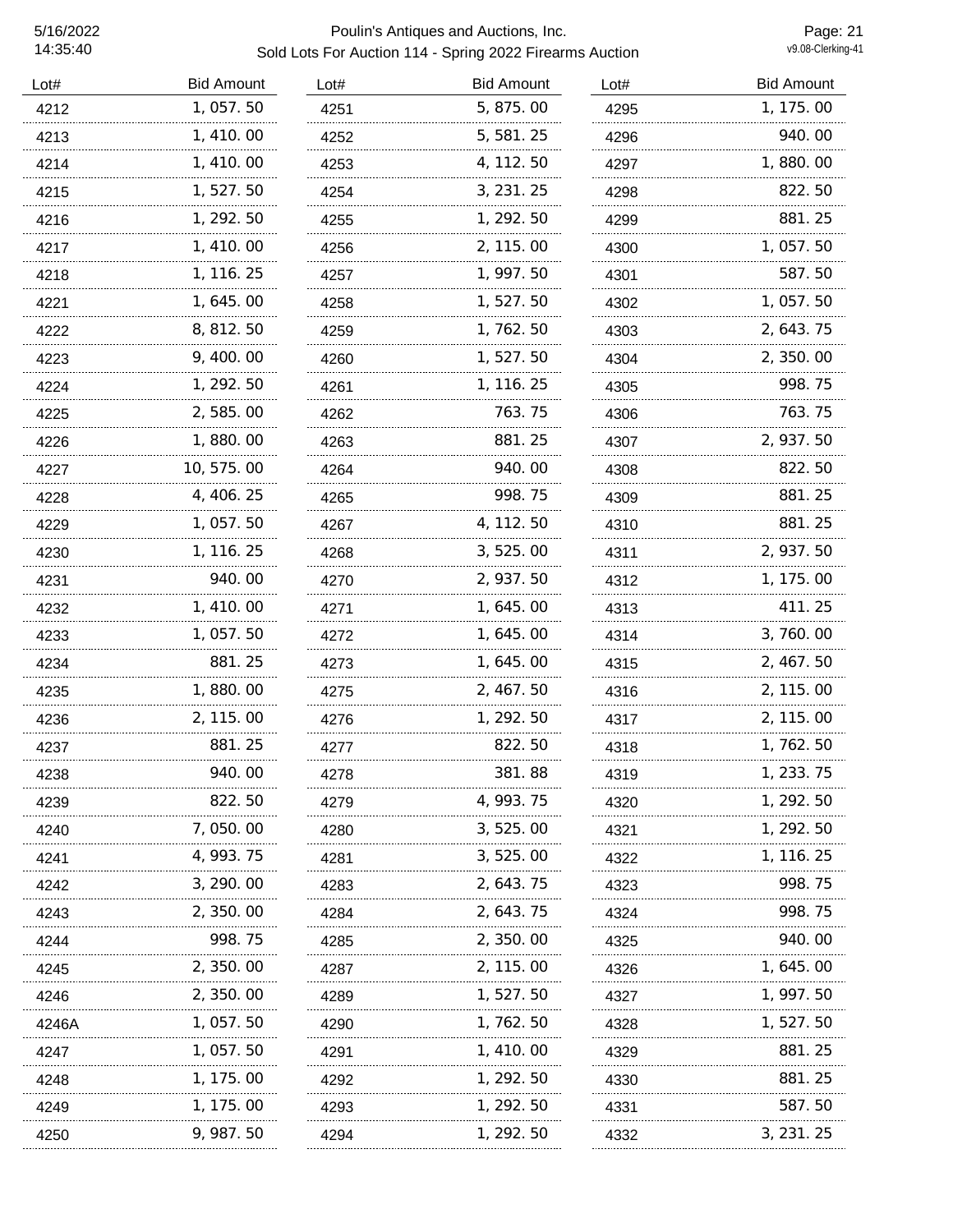| Lot# | <b>Bid Amount</b> | Lot#  | <b>Bid Amount</b> | Lot#      | <b>Bid Amount</b> |
|------|-------------------|-------|-------------------|-----------|-------------------|
| 4333 | 3, 231. 25        | 4371  | 1,645.00          | 4410      | 705.00            |
| 4334 | 2, 643. 75        | 4372  | 1, 057.50         | 4411      | 1, 292. 50        |
| 4335 | 3, 818.75         | 4373  | 1, 292.50         | 4412<br>. | 2, 937.50         |
| 4336 | 1, 175.00         | 4374  | 1, 292.50         | 4413      | 1, 175.00         |
| 4337 | 940.00            | 4375  | 1,527.50          | 4414      | 499.38            |
| 4338 | 822.50            | 4376  | 1, 116. 25        | 4415      | 1,880.00          |
| 4339 | 998.75            | 4377  | 1, 527.50         | 4416      | 3, 818. 75        |
| 4340 | 705.00            | 4378  | 1, 057.50         | 4417      | 3, 525.00         |
| 4341 | 1,527.50          | 4379  | 998.75            | 4418      | 1, 645. 00        |
| 4342 | 2, 937.50         | 4380  | 822.50            | 4419      | 1, 410.00         |
| 4343 | 1, 057.50         | 4380A | 1,880.00          | 4420      | 763.75            |
| 4344 | 940.00            | 4381  | 1, 057. 50        | 4421      | 1, 410.00         |
| 4345 | 763.75            | 4382  | 4,700.00          | 4422      | 2, 643. 75        |
| 4346 | 763.75            | 4383  | 8, 518. 75        | 4423      | 705.00            |
| 4347 | 1, 292. 50        | 4384  | 8, 225.00         | 4424      | 822.50            |
| 4348 | 1, 175.00         | 4385  | 3, 407.50         | 4425      | 24, 675.00        |
| 4349 | 1, 645.00         | 4386  | 1, 762. 50        | 4426      | 6, 462. 50        |
| 4350 | 1, 292. 50        | 4387  | 1, 527. 50        | 4427      | 4, 993. 75        |
| 4351 | 2, 232. 50        | 4388  | 2, 115.00         | 4428      | 646.25            |
| 4352 | 881.25            | 4389  | 646.25            | 4429      | 940.00            |
| 4353 | 1, 410.00         | 4390  | 3, 525.00         | 4430      | 705.00            |
| 4354 | 1, 645. 00        | 4391  | 1, 645. 00        | 4431      | 4, 112. 50        |
| 4355 | 940. 00           | 4392  | 1, 762. 50        | 4432      | 940.00            |
| 4356 | 705.00            | 4393  | 4, 112. 50        | 4433      | 470.00            |
| 4357 | 763.75            | 4395  | 1, 292.50         | 4434      | 1, 116. 25        |
| 4358 | 705.00            | 4396  | 940.00            | 4435      | 705.00            |
| 4359 | 587.50            | 4397  | 1, 292. 50        | 4436      | 646.25            |
| 4360 | 763.75            | 4398  | 1, 057.50         | 4437      | 763.75            |
| 4361 | 646. 25           | 4399  | 763.75            | 4438      | 1, 292. 50        |
| 4362 | 940. 00           | 4400  | 1, 175. 00        | 4439      | 3, 172. 50        |
| 4363 | 1, 762. 50        | 4402  | 1, 410, 00        | 4440      | 822.50            |
| 4364 | 1, 762. 50        | 4403  | 705.00            | 4441      | 763.75            |
| 4365 | 1,880.00          | 4404  | 940.00            | 4442      | 558.13            |
| 4366 | 998.75            | 4405  | 763.75            | 4443      | 558.13            |
| 4367 | 1, 880. 00        | 4406  | 11, 750. 00       | 4444      | 3, 877. 50        |
| 4368 | 1, 351. 25        | 4407  | 3, 290.00         | 4445      | 21, 737. 50       |
| 4369 | 1, 762. 50        | 4408  | 1, 292. 50        | 4446      | 8, 225.00         |
| 4370 | 1, 410. 00        | 4409  | 4, 406. 25        | 4447      | 4, 700.00         |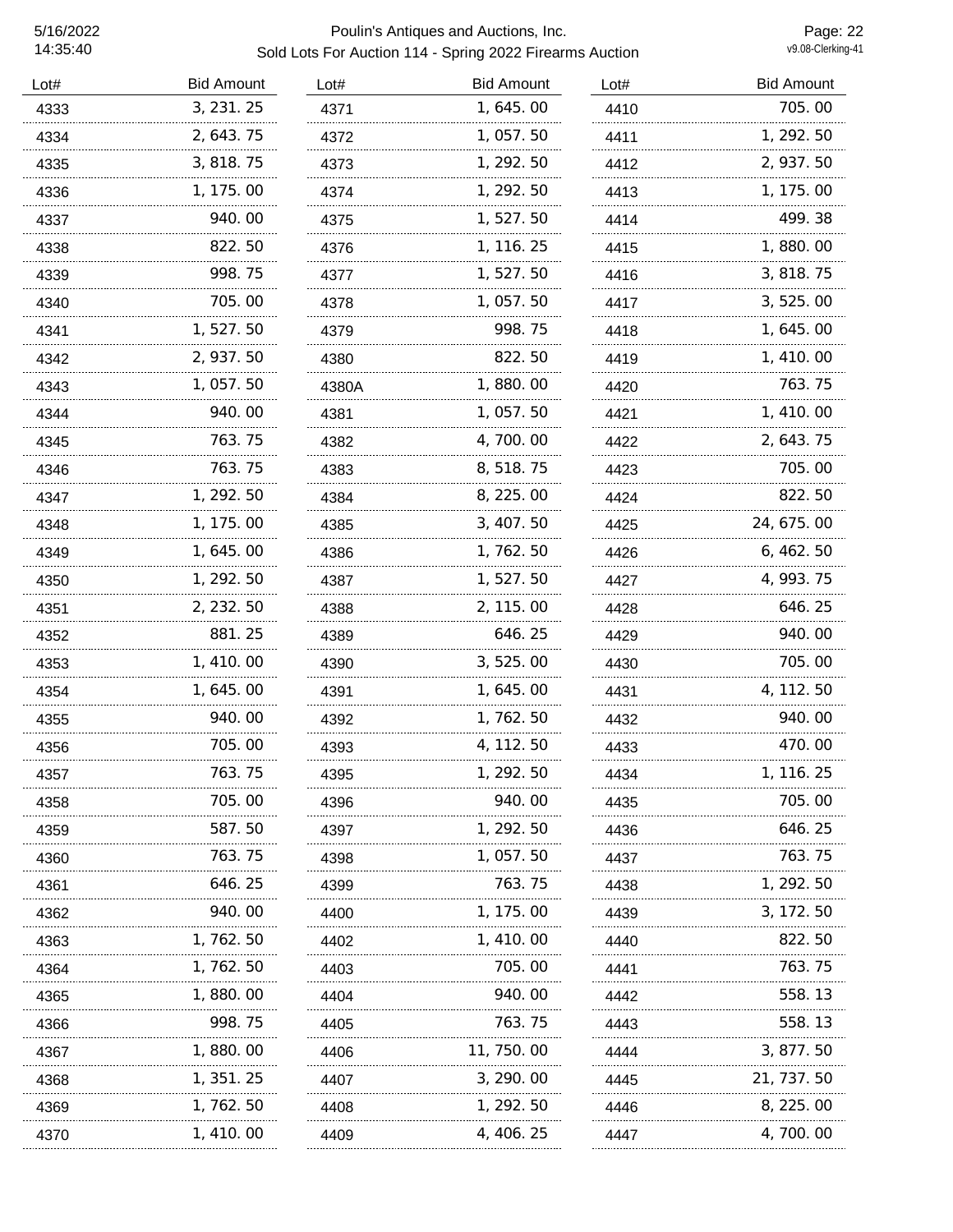### 5/16/2022 Poulin's Antiques and Auctions, Inc. Sold Lots For Auction 114 - Spring 2022 Firearms Auction

Page: 23<br>v9.08-Clerking-41

| Lot# | <b>Bid Amount</b> | Lot#  | <b>Bid Amount</b> | Lot#       | <b>Bid Amount</b> |
|------|-------------------|-------|-------------------|------------|-------------------|
| 4448 | 3, 818.75         | 4488  | 822.50            | 4523       | 470.00            |
| 4449 | 4, 406. 25        | 4489  | 470.00            | 4524       | 411.25            |
| 4450 | 1, 292.50         | 4490  | 940.00            | 4524A<br>. | 146.88            |
| 4451 | 1, 175.00         | 4491  | 940.00            | 4525       | 176.25            |
| 4452 | 1, 292.50         | 4491A | 587.50            | 4525A      | 205.63            |
| 4453 | 1, 175.00         | 4491B | 705.00            | 4526       | 2, 643. 75        |
| 4454 | 1, 057.50         | 4491C | 646.25            | 4527       | 1,086.88          |
| 4455 | 705.00            | 4492  | 587.50            | 4528       | 1, 116. 25        |
| 4456 | 1, 527. 50        | 4493  | 1,880.00          | 4529       | 881.25            |
| 4457 | 1, 527.50         | 4493A | 176.25            | 4529A      | 352.50            |
| 4458 | 1, 057.50         | 4494  | 12, 337.50        | 4530       | 235.00            |
| 4459 | 3, 231. 25        | 4495  | 5, 287.50         | 4530A      | 264.38            |
| 4460 | 998.75            | 4496  | 3, 231. 25        | 4531       | 117.50            |
| 4461 | 1, 116. 25        | 4497  | 705.00            | 4531A      | 264.38            |
| 4462 | 763.75            | 4498  | 1, 410.00         | 4531B      | 176.25            |
| 4463 | 1, 057.50         | 4499  | 822.50            | 4532       | 411.25            |
| 4464 | 763.75            | 4500  | 1,057.50          | 4533       | 940.00            |
| 4465 | 705.00            | 4501  | 1, 057.50         | 4534       | 2, 643. 75        |
| 4466 | 1, 175.00         | 4502  | 2, 467.50         | 4535       | 940.00            |
| 4467 | 998.75            | 4503  | 1,527.50          | 4536       | 1,527.50          |
| 4468 | 822.50            | 4504  | 558.13            | 4537       | 646.25            |
| 4469 | 499.38            | 4505  | 1, 292.50         | 4538       | 352.50            |
| 4470 | 881.25            | 4506  | 411.25            | 4539       | 235.00            |
| 4471 | 705.00<br>        | 4507  | 2, 643. 75        | 4540       | 558.13            |
| 4472 | 470.00            | 4508  | 2, 937.50         | 4541       | 499.38            |
| 4473 | 3, 231. 25        | 4509  | 1, 527. 50        | 4542       | 1, 997. 50        |
| 4474 | 14, 687. 50       | 4510  | 881.25            | 4543       | 1, 762. 50        |
| 4475 | 1, 880. 00        | 4511  | 2, 937.50         | 4544       | 440. 63           |
| 4476 | 4, 406. 25        | 4512  | 763.75            | 4545       | 470. 00           |
| 4478 | 1, 821. 25        | 4513  | 1, 233. 75        | 4546       | 587.50            |
| 4479 | 1, 645. 00        | 4514  | 2, 643. 75        | 4547       | 881.25            |
| 4480 | 2, 937. 50        | 4515  | 2, 115.00         | 4548       | 1, 175. 00        |
| 4481 | 14, 100. 00       | 4516  | 1, 645. 00        | 4549       | 558.13            |
| 4482 | 2, 820, 00        | 4518  | 1, 527. 50        | 4550       | 763.75            |
| 4484 | 587.50            | 4519  | 675.63            | 4551       | 323.13            |
| 4485 | 2, 467. 50        | 4520  | 646.25            | 4552       | 587.50            |
| 4486 | 1, 938. 75        | 4521  | 1, 292. 50        | 4553       | 323.13            |
| 4487 | 1, 292. 50        | 4522  | 411.25            | 4554       | 558.13            |
|      |                   |       |                   |            |                   |